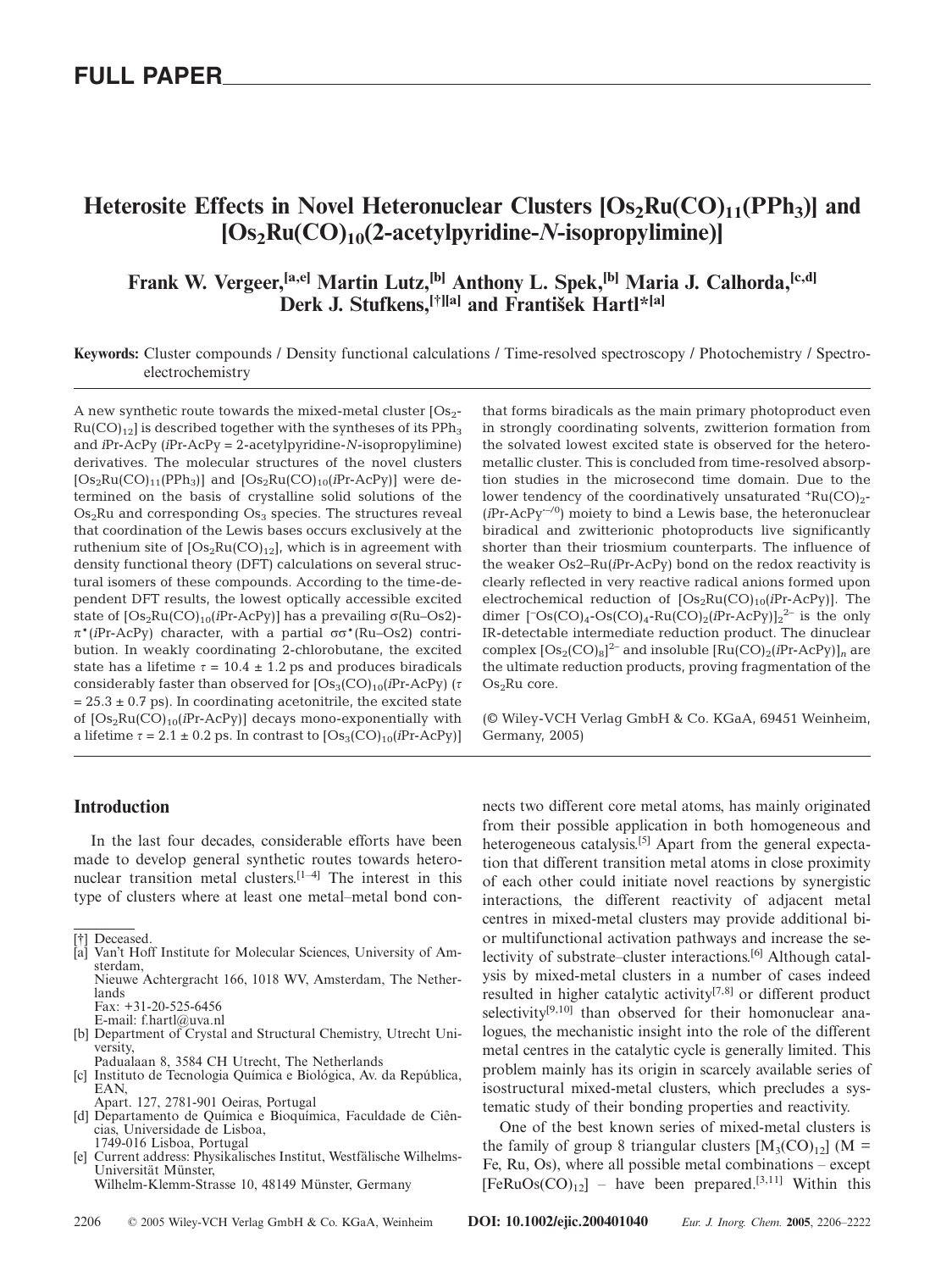series, the clusters  $[Os<sub>2</sub>Ru(CO)<sub>12</sub>]$  and  $[Ru<sub>2</sub>Os(CO)<sub>12</sub>]$  are of particular interest for our investigations, as the bonding properties, photochemistry and redox behaviour of the homonuclear dodecacarbonyl analogues and, in particular, their  $\alpha$ -diimine-substituted derivatives  $[M_3(CO)_{10}(\alpha$ -diimine)] ( $M = Ru$ , Os), have been studied thoroughly in our groups.[12–21]

A continued systematic study of their heterometallic Ru/Os derivatives is desired in order to reveal the influence of the cluster core variation on the photochemistry and redox reactivity. However, one of the underlying reasons for the lacking studies of  $[Os_2Ru(CO)_{12}]$  and  $[Ru_2Os(CO)_{12}]$  is the serious difficulty to obtain these clusters in the pure form. Although several synthetic procedures have been reported, they yielded either hardly separable mixtures of  $[Ru_3(CO)_{12}]$ ,  $[Ru_2Os(CO)_{12}]$ ,  $[Os_2Ru(CO)_{12}]$  and  $[Os_3 (CO)_{12}$ ] in a nearly statistical 1:2:2:1 ratio<sup>[22–24]</sup> or gave the desired pure heterometallic clusters merely in very low yields ( $\leq 5\%$ ).<sup>[25,26]</sup> Development of efficient novel synthetic routes toward these species is therefore compulsory.

Aimed at performing a comparative study of the heteronuclear cluster  $[Os<sub>2</sub>Ru(CO)<sub>10</sub>(\alpha$ -diimine)] and its homonuclear analogues  $[M_3(CO)_{10}(\alpha\text{-dimine})]$  (M = Ru, Os), a novel route for the synthesis of  $[Os_2Ru(CO)_{12}]$  (1) has been introduced, producing the cluster in a reasonable yield. Apart from the parent carbonyl cluster, we also report the syntheses and crystal structures of the substituted derivatives  $[Os_2Ru(CO)_{11}(PPh_3)]$  (2) and  $[Os_2Ru(CO)_{10}(iPr-$ AcPy)] (**3**) (*i*Pr-AcPy = 2-acetylpyridine-*N*-isopropylimine), schematically depicted in Figure 1. Both derivatives were prepared in order to establish the preferential coordination site of different Lewis bases in substitution reactions with  $[Os_2Ru(CO)_{12}]$ . The influence of the heteronuclear cluster core on the photo- and electrochemical reactivity of  $[Os<sub>2</sub>-]$  $Ru(CO)_{10}(iPr-AcPy)$ ] in comparison with the homonuclear derivatives is also described. Density functional theory (DFT) calculations provide direct insight into the bonding properties of  $[Os_2Ru(CO)_{11}(PPh_3)]$  and  $[Os_2Ru(CO)_{10}(iPr-$ AcPy)] and support the discussion of the experimental results.



Figure 1. Schematic structures of the investigated clusters  $[Os<sub>2</sub> Ru(CO)_{11}(L)$ ] [L = CO (1), PPh<sub>3</sub> (2)] and [Os<sub>2</sub>Ru(CO)<sub>10</sub>(NN)] [NN  $=$  *i*Pr-AcPy (3)].

## **Results and Discussion**

#### **Synthesis of**  $[Os_2Ru(CO)_{12}]$  **(1)**

The heteronuclear cluster  $[Os_2Ru(CO)_{12}]$  (1) was synthesized from its homonuclear analogues  $[Os<sub>3</sub>(CO)<sub>12</sub>]$  and  $[Ru_3(CO)_{12}]$  in a four-step reaction sequence (Scheme 1). Starting from  $[Os<sub>3</sub>(CO)<sub>12</sub>]$ , the linear cluster  $[Os<sub>3</sub>(CO)<sub>12</sub>]$  $(Br)$ <sub>2</sub>] was obtained by oxidation with Br<sub>2</sub> in refluxing  $CH_2Cl_2$  [step (*i*)]. After the addition of Br<sub>2</sub>, rapid removal of the heating bath is required in order to prevent the reaction of  $[Os<sub>3</sub>(CO)<sub>12</sub>(Br)<sub>2</sub>]$  with additional Br<sub>2</sub> producing at this stage undesired  $[Os_2(CO)_8(Br)_2]$  that is known to transform into  $[Os_2(CO)_6(Br)_2]$  at elevated temperatures.<sup>[27]</sup> Similar oxidative addition of  $X_2$  (X = Cl, Br, I) to  $\text{[Ru}_3(\text{CO})_{12}\text{]}$ was reported<sup>[28,29]</sup> to yield the mononuclear complex *cis*- $[Ru(CO)<sub>4</sub>(X)<sub>2</sub>]$  as the initial product, which reflects the increasing stability of the metal–metal bonds towards oxidation on descending the periodic table. Unfortunately, the synthetic strategy depicted in Scheme 1 could therefore not be applied for the synthesis of the isostructural cluster  $[Ru_2Os(CO)<sub>12</sub>]$ . The controlled formation of the dinuclear complex  $[Os<sub>2</sub>(CO)<sub>8</sub>(Br)<sub>2</sub>]$  was achieved by slight modification of the procedure described by Moss et al. [step (*ii*)].[30] Visible irradiation of  $[Os<sub>3</sub>(CO)<sub>12</sub>(Br)<sub>2</sub>]$  at  $\lambda > 420$  nm was found to prevent excessive formation of the mononuclear complex  $cis$ -[Os(CO)<sub>4</sub>(Br)<sub>2</sub>]. The latter compound is not only obtained as an unavoidable side-product formed during irradiation of  $[Os<sub>3</sub>(CO)<sub>12</sub>(Br)<sub>2</sub>]$ , but it can also be formed from  $[Os_2(CO)_8(Br)_2]$  by UV/Vis irradiation of this complex in the presence of  $Br<sub>2</sub>$ . In a third step, the powerful nucleophile  $Na<sub>2</sub>[Ru(CO)<sub>4</sub>]$  was prepared from  $[Ru<sub>3</sub>(CO)<sub>12</sub>]$ by reduction with sodium in liquid ammonia [step (*iii*)].[31] As  $[Ru(CO)<sub>4</sub>]$ <sup>2-</sup> is extremely air- and moisture-sensitive and readily converts to  $[Ru(CO)_4H]^{-}$ , the reduction of  $[Ru_3-H]$  $(CO)_{12}$  was performed at reduced pressure  $(3 \times 10^{-4} \text{ Pa})$  on a high-vacuum line. After the completion of the reaction, the product must be dried extensively, as small traces of ammonia proved to react instantaneously with  $[Os<sub>2</sub>(CO)<sub>8</sub> (Br)$ <sub>2</sub>], reducing the yield of  $[Os<sub>2</sub>Ru(CO)<sub>12</sub>]$ . In order to prevent thermal decomposition of  $Na<sub>2</sub>[Ru(CO)<sub>4</sub>]$  during the drying process, the temperature was carefully kept below 273 K. Finally,  $Na<sub>2</sub>[Ru(CO)<sub>4</sub>]$  was extracted in thoroughly dried THF and added to  $[Os_2(CO)_8(Br)_2]$  by vacuum filtration, instantaneously producing  $[Os_2Ru(CO)_{12}]$  (1) in reasonable yields (step (*iv*)).

Unfortunately, in some cases, cluster **1** was found to contain variable amounts of  $[Os<sub>3</sub>(CO)<sub>12</sub>]$  and/or  $[Ru<sub>2</sub>Os(CO)<sub>12</sub>]$ impurities. The latter cluster could result from incomplete reduction of  $\lbrack Ru_3(CO)_{12}\rbrack$  by less than six equivalents of sodium. Thus, although the number of impurities and their percentages are significantly reduced in comparison with the established synthetic procedures, $[22-24]$  the purity of cluster **1** and its substitution products remains difficult to control, even when employing this novel synthetic route.

In order to establish the preferred coordination site in cluster **1** for different Lewis bases (L), substituted derivatives with monodentate PPh<sub>3</sub> and chelating α-diimine  $=$  *i*Pr-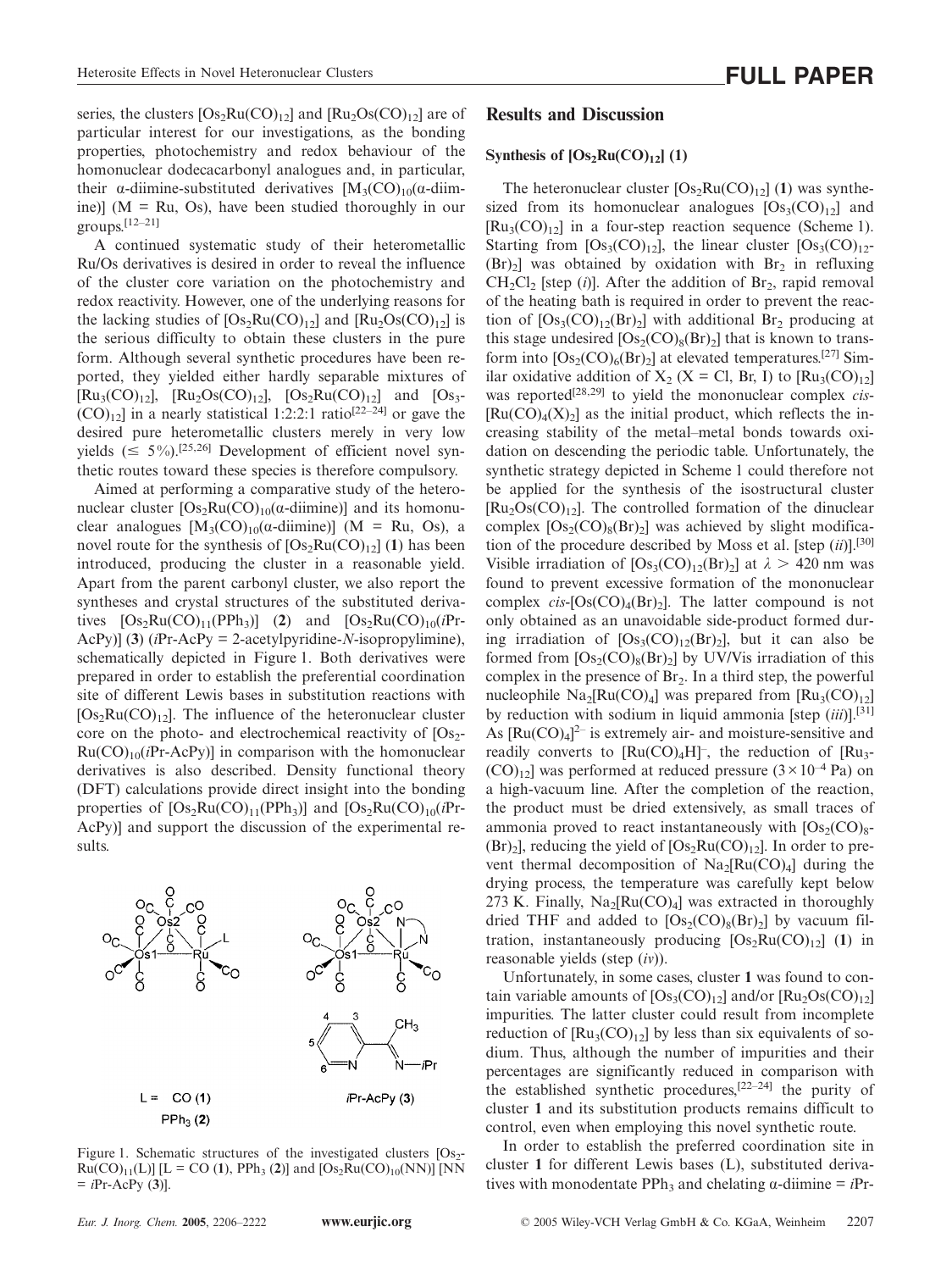

Scheme 1. Synthesis of  $[Os_2Ru(CO)_{12}]$  (1).

AcPy ligands were prepared by a thermal reaction route involving precursor clusters  $[Os_2Ru(CO)_{12-n}(MeCN)_n]$  (*n* = 1 for  $L = PPh_3$ ;  $n = 2$  for  $L = iPr-AcPy$ ). The substituted products  $[Os_2Ru(CO)_{11}(PPh_3)]$  (2) and  $[Os_2Ru(CO)_{10}(iPr-$ AcPy)] (**3**) (see Figure 1) were characterised by IR and NMR spectroscopy and mass spectrometry. Their molecular structures were determined by single-crystal X-ray diffraction and compared with the optimised geometries resulting from DFT calculations.

# Molecular Structure of  $[Os_2Ru(CO)_{11}(PPh_3)]$  (2)

The crystal structure of cluster **2** is shown in Figure 2. This structure was determined on a mixture of  $[Os_2Ru (CO)_{11}(PPh_3)$ ] and  $[Os_3(CO)_{11}(PPh_3)]$  in a ratio of 0.64:0.36. Selected bond lengths and angles are presented in Table 1. The structure of **2** exhibits disorder amounting to a 36% Os occupancy at the Ru atom site, being significantly distorted from the  $D_{3h}$  symmetry observed for  $[M_3(CO)_{12}]$  $(M = Ru, Os).$ <sup>[32,33]</sup> Most importantly, the crystal structure, in combination with (temperature-dependent)  $31P$  NMR spectra, reveals that the PPh<sub>3</sub> ligand in  $[Os_2Ru(CO)_{11}$ - $(PPh<sub>3</sub>)$ ] occupies an equatorial position and is exclusively coordinated at Ru. This is in contrast with the results of Pereira et al. who obtained an 1:2 mixture of osmium- and ruthenium-substituted isomers after the reaction of PPh<sub>3</sub> with the tetranuclear mixed-metal cluster  $\text{[RuOs}_3(\mu-\text{H})_2$ - $(CO)_{13}$ ] under similar conditions.<sup>[34]</sup>

The geometry around the phosphorus atom in cluster **2** is essentially tetrahedral, the phenyl groups being slightly bent away from the Ru atom [C–P–C angles are in the range 100.30(13)–104.64(14)°]. The average metal–metal bond length (2.894 Å) is longer than the unsubstituted homonuclear clusters  $[M_3(CO)_{12}]$   $[M = Ru: 2.8542 \text{ Å}^{331} \text{ M} = Os:$ 2.8771(27)  $\hat{A}^{[32]}$ . This is partly due to the substitution of a



Figure 2. Molecular structure of the cluster  $[Os<sub>2</sub>Ru(CO)<sub>11</sub>(PPh<sub>3</sub>)]$ (**2**) in the crystal. Displacement ellipsoids are drawn at the 50 % probability level. The site of Ru3 is occupied for 64 % by Ru and for  $36\%$  by Os.

Table 1. Selected bond lengths [Å] and bond angles [°] for cluster **2**, with standard uncertainties in parentheses. For numbering see Figure 2. The site of Ru3 is occupied for 64% by Ru and for  $36\%$ by Os.

| $Ru3-Os1$  | 2.88393(19) | $Os1-Ru3-Os2$ | 59.620(4)  |
|------------|-------------|---------------|------------|
| $Ru3-Os2$  | 2.9147(2)   | $Os1-Os2-Ru3$ | 59.660(4)  |
| $Os1-Os2$  | 2.88275(16) | $Ru3-Os1-Os2$ | 60.721(5)  |
| $Ru3-P1$   | 2.3683(7)   | $Ru3-P1-C12$  | 116.70(9)  |
| $Ru3-C9$   | 1.939(3)    | $Ru3-P1-C18$  | 114.07(9)  |
| $Ru3-C10$  | 1.940(3)    | $Ru3-P1-C24$  | 116.04(9)  |
| $Ru3-C11$  | 1.887(3)    | $C12-P1-C18$  | 104.64(14) |
| $P1 - C12$ | 1.842(3)    | $C18-P1-C24$  | 103.18(13) |
| $P1 - C18$ | 1.831(3)    | $C12-P1-C24$  | 100.30(13) |
| $P1 - C24$ | 1.826(3)    |               |            |
|            |             |               |            |

 $π$ -accepting CO ligand by the much stronger  $σ$ -donor PPh<sub>3</sub>, increasing the electron density on the metal core and resulting in expansion. Like in the corresponding homonuclear clusters  $[M_3(CO)_{11}(PPh_3)]$  (M = Os, Ru),<sup>[35,36]</sup> the length of the metal–metal bond positioned *cis* to the  $PPh<sub>3</sub>$ ligand [Ru–Os2: 2.9147(2) Å] is increased to a larger extent than the other metal–metal bond lengths [Ru–Os1: 2.8839(2) Å; Os1–Os2: 2.8827(2) Å]. This difference has been attributed to steric interactions between the  $PPh<sub>3</sub>$  ligand and the *cis*-CO group on the adjacent metal atom.[35,36] The steric and electronic effects are also reflected in the marked shortening of the M–CO<sub>eq</sub> bond *cis* to the PPh<sub>3</sub> ligand [Ru–C11 = 1.887(3) Å] compared to the average length of these bonds in, for example,  $\text{[Ru}_{3}(\text{CO})_{12}\text{]}$ [average Ru–CO<sub>eq</sub>: 1.921(5) Å]. This shortening is ascribed to increased  $\pi$ -back-bonding to the CO ligand, resulting from the presence of the  $\sigma$ -donating phosphorus ligand attached to the same metal and to the sterically induced lengthening of the Ru–Os2 bond *trans* to this CO group.[35]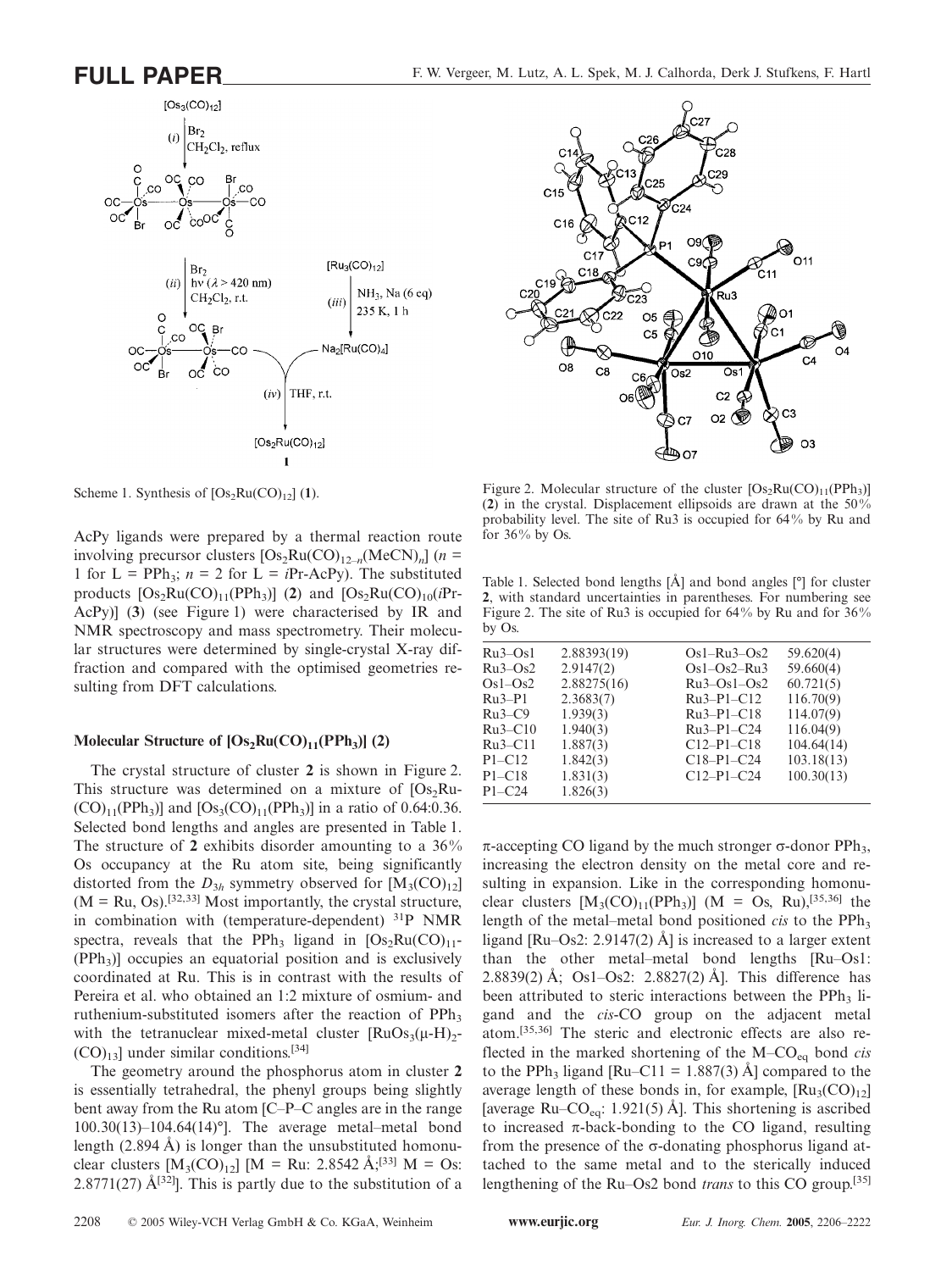The Ru–Os bond lenghts  $[2.9147(2)$  and  $2.8839(2)$  Å] nicely fit within the values reported for the corresponding metal– metal bond lengths in the homonuclear analogues  $[M_3 (CO)_{11}(PPh_3)$  [M = Os: 2.918(1) and 2.891(1) Å, M = Ru: 2.907(3) and 2.876(3) Å]. This comparison is possible even though the reported Os–Ru distances do not correspond to "pure"  $[Os<sub>2</sub>Ru(CO)<sub>11</sub>(PPh<sub>3</sub>)]$ , but to a blend of  $Os<sub>2</sub>Ru$  and  $Os<sub>3</sub>$  in solid solution (vide supra). The distortion from the  $D_{3h}$  symmetry, manifested by the twisting of the  $Os(CO)<sub>4</sub>$ units, is reflected in the  $C_{ax}$ -Os1-Os2- $C_{ax}$  dihedral angles.[35] Just like for the metal–metal bond lengths, the values for C1–Os1–Os2–C5 (3.5°) and C2–Os1–Os2–C6 (12.8°) closely resemble those reported for the homonuclear analogues: 5.4° and 14.4° for Ru and 4.4° and 12.3° for Os, respectively.

The presence of  $[Os<sub>3</sub>(CO)<sub>11</sub>(PPh<sub>3</sub>)]$ , which was refined with a substitutional disorder model for the Ru/Os3 atom site, has most likely its origin in the formation of  $[Os<sub>3</sub>-]$  $(CO)_{12}$  as a side-product during the preparation of 1 (vide supra). This is also reflected in the mass spectra of some of the  $[Os_2Ru(CO)_{12}]$  samples where a peak at  $m/z$  908 is ascribed to the molecular ion of  $[Os<sub>3</sub>(CO)<sub>12</sub>]$ . The presence of ca. 35%  $[Os<sub>3</sub>(CO)<sub>11</sub>(PPh<sub>3</sub>)]$  is also reflected in the <sup>31</sup>P{H}</sub> NMR and FD mass spectra of **2**, indicating that the observed ratio between the  $Os<sub>3</sub>$  and  $Os<sub>2</sub>Ru$  phosphane-substituted clusters in the crystal structure is similar in the gas phase and in solution.

### **Density Functional Study of**  $[Os_2Ru(CO)_{11}(PPh_3)]$  **(2)**

The density functional theory (DFT, ADF programme<sup>[37–43]</sup>) study of cluster 2 was performed with the aim to learn, whether the theory indeed predicts  $[Os<sub>2</sub> Ru(CO)_{11}(PPh_3)$ ] to be most stable with the PPh<sub>3</sub> ligand coordinated at the ruthenium centre at an equatorial site. The cluster  $[Os_2Ru(CO)_{11}(PH_3)]$  (2a) served as a model for **2**. Some features of the optimised geometry of **2a** slightly deviate from those of the crystal structure of **2** (Table 2, Figure 3). First of all, the calculated metal–metal bond lengths are slightly longer than the experimental ones (up to 0.05 Å), similar to the situation for  $[Os<sub>3</sub>(CO)<sub>12</sub>]<sup>[19,20]</sup>$  The Ru–Os bond *cis* to the PPh<sub>3</sub> ligand is calculated to be significantly longer than the other two metal–metal bonds, in agreement with the crystal structure. This trend points to the role of electronic effects apart from the expected steric influence. For, the differences in the metal–metal bond lengths should be smaller in the model **2a**, as the steric interactions of the PH3 ligand with the *cis*-CO group on the

adjacent metal atom are much less pronounced compared to the bulky PPh<sub>3</sub> ligand. Apart from this feature, the twisting of the  $Os(CO)<sub>4</sub>$  units in **2a** is much smaller than in the experimental structure. This is reflected in the orientation of the Os–COax bonds in **2a**, which are almost perpendicular to the Os<sub>2</sub>Ru plane (dihedral angles C1–Os1–Os2–C5 = 0.3° and C2–Os1–Os2–C6 =  $0.5^{\circ}$ ). The larger distortion in the experimental structure has its origin presumably in the phenyl groups of the  $PPh_3$  ligand. In the solid state, these phenyl rings interact with the phenyl rings of the two neighbouring clusters by four edge-to-face interactions to give a one-dimensional chain. Similar interactions, for example, have been reported for the cluster  $[Os<sub>3</sub>(CO)<sub>11</sub>{P(p C_6H_4F_{3}$ ].<sup>[44]</sup> Besides the crystal packing effects, not incorporated in the geometry optimisation of **2a**, the twist of the  $M(CO)<sub>4</sub>$  units also depends on the selected computational basis set.[19]



 $2e: 24.7 kJ \text{ mol}^{-1}$ 

Figure 3. Optimised geometries and relative energies of the model cluster **2a** and its virtual isomers **2b**–**e**.

Table 2. Comparison of selected ADF/BP calculated bond lengths [Å] and angles [°] in cluster **2a** with the experimental crystallographic data.

| Bond <sup>[a]</sup> | Calcd. | Exp.        | Angle <sup>[a]</sup> | Calcd. | Exp.      |
|---------------------|--------|-------------|----------------------|--------|-----------|
| $Ru$ – $Os1$        | 2.913  | 2.88393(19) | $Os1-Ru-Os2$         | 60.0   | 59.620(4) |
| $Ru$ – $Os2$        | 2.956  | 2.9147(2)   | $Os1-Os2-Ru$         | 59.3   | 59.660(4) |
| $Os1-Os2$           | 2.933  | 2.88275(16) | $Ru$ – $Os1$ – $Os2$ | 60.8   | 60.721(5) |
| $Ru-P$              | 2.339  | 2.3683(7)   |                      |        |           |
|                     |        |             |                      |        |           |

[a] See Figure 2.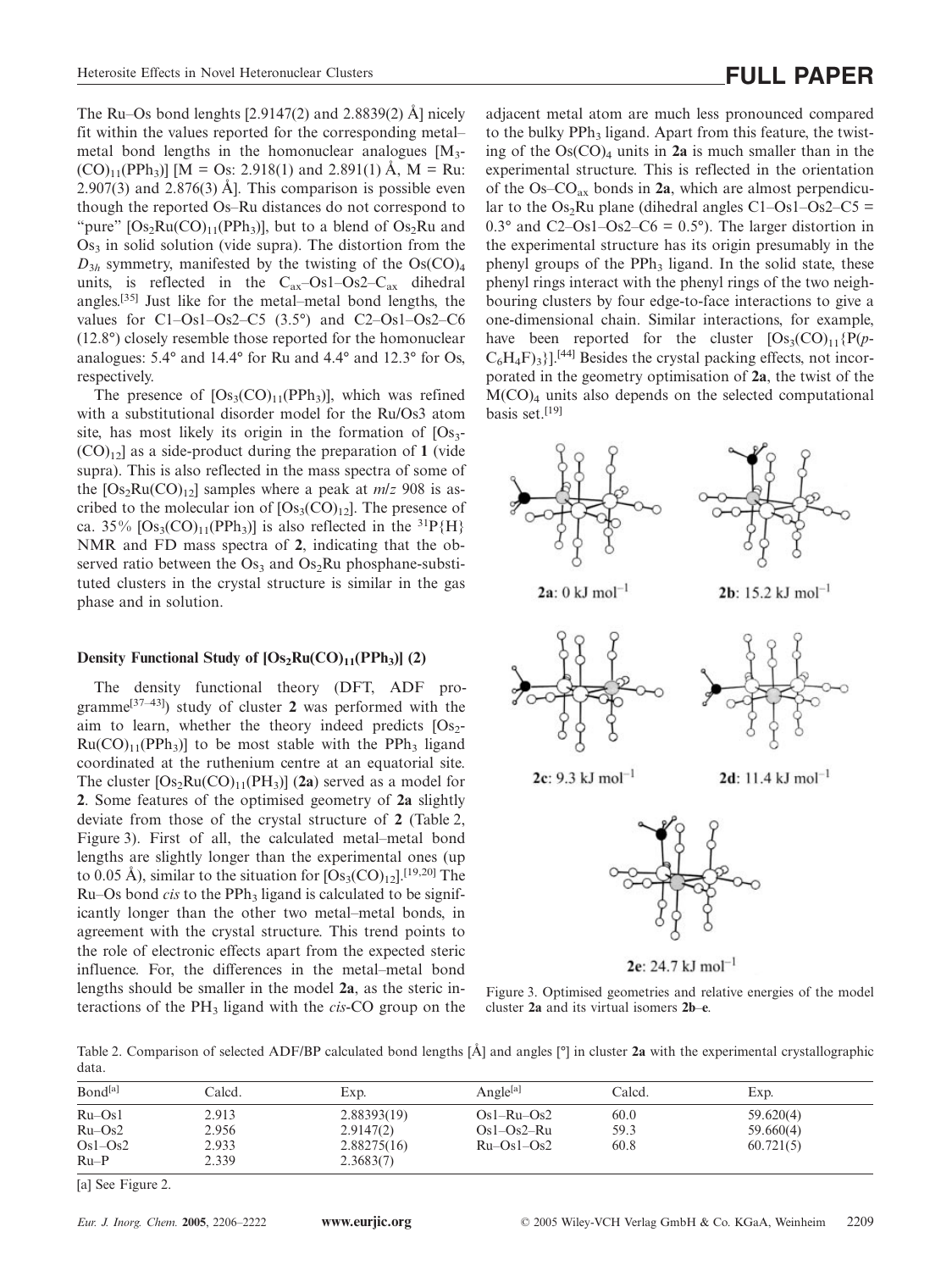In addition to the optimised model **2a**, the relative energies of several structural isomers **2b**–**e** have also been calculated (Figure 3). The isomers **2a** and **2b** have in common that the  $PH_3$  ligand is coordinated to ruthenium, but they differ in the coordination of the ligand relative to the  $Os<sub>2</sub>Ru$ plane (equatorial and axial, respectively). In isomers **2c**–**e**, the  $PH_3$  ligand is coordinated at one of the osmium atoms, **2e** being the only model with the PH<sub>3</sub> ligand coordinated in an axial position. Isomers 2c and 2d have the PH<sub>3</sub> ligand coordinated in an equatorial position, but they differ in the orientation of the  $PH_3$  ligand relative to the ruthenium centre. Importantly, isomer **2a** appeared to be more stable by  $11.4 \text{ kJ·mol}^{-1}$  than isomer **2d**, which proves the preferable coordination of the PH3 ligand at ruthenium. Isomer **2c**, with the  $PH_3$  ligand perpendicular to the Os1–Os2 bond, is in turn slightly more stable than isomer **2d**, where the position of the  $PH_3$  ligand presents almost a continuation of the Os1–Os2 bond. The isomers **2b** and **2e**, with the PH3 ligand occupying an axial site at Ru and Os, respectively, are highest in energy.

Although the difference in relative energy between the model structures **2a** and **2c** is relatively small, no experimental evidence has been obtained for  $[Os_2Ru(CO)_{11}$ - $(PPh_3)$ ] clusters with the phosphane ligand coordinated to osmium. However, as the relative energies calculated by DFT refer to isolated gas-phase molecules at zero Kelvin temperature, with  $PH_3$  as the model for the PPh<sub>3</sub> ligand, the obtained values merely reflect a trend in the thermodynamic stability of the different isomers in solution at 293 K.

In order to investigate whether a chelating α-diimine ligand also prefers coordination at the ruthenium site of **1**, we synthesized the cluster  $[Os_2Ru(CO)_{10}(iPr-AcPy)]$  (3) and determined its molecular geometry. Apart from its structure, the major interest in cluster **3** stems from our aim to reveal the influence of the heteronuclear cluster core on the photo- and redox reactivity of this compound. For a proper evaluation of this effect, the homonuclear clusters  $[Os<sub>3</sub>-]$  $(CO)_{10}(\alpha$ -diimine)] were used as a reference.

#### Molecular Structure of  $[Os_2Ru(CO)_{10}(iPr-AcPy)]$  (3)

The molecular structure of cluster **3**, determined by single-crystal X-ray diffraction, is shown in Figure 4. Selected bond lengths and angles are collected in Table 3. As in compound 2, the corresponding  $Os_3$  compound, viz.  $[Os_3-$ (CO)10(*i*Pr-AcPy)], was also present in the crystal structure as a solid solution (occupancy  $0.89:0.11$  for  $Os<sub>2</sub>Ru:Os<sub>3</sub>$ ). Importantly, the crystal structure reveals that the *i*Pr-AcPy ligand in  $[Os_2Ru(CO)_{10}(iPr-AcPy)]$  is again bound at the ruthenium atom. Similar to 2,2-bipyridine (bpy) and *N*,*N* diisopropyl-1,4-diaza-1,3-butadiene (*i*Pr-DAB) in the closely related  $[Os<sub>3</sub>(CO)<sub>10</sub>(\alpha$ -diimine)] clusters,<sup>[45,46]</sup> the asymmetric *i*Pr-AcPy ligand is coordinated to a single metal centre in a chelating fashion. The nitrogen atom of the pyridine ring and the imine nitrogen occupy axial and equatorial positions, respectively.



Figure 4. Molecular structure of the cluster  $[Os_2Ru(CO)_{10}(iPr-$ AcPy)] (**3**) in the crystal. Displacement ellipsoids are drawn at the 50 % probability level. The site of Ru1 is occupied for 89 % by Ru and for 11% by Os.

Table 3. Selected bond lengths [Å] and angles [°] for cluster **3**, with standard uncertainties in parentheses. For numbering see Figure 4. The Ru1 site is occupied for 89% by Ru and for 11% by Os.

| $Ru1-Os3$  | 2.8694(4) | $N1 - C16$       | 1.307(5)   |
|------------|-----------|------------------|------------|
| $Ru1-Os2$  | 2.9159(4) | $N2 - C15$       | 1.358(5)   |
| $Os2-Os3$  | 2.8815(2) |                  |            |
| $Ru1-N1$   | 2.141(4)  | $Os3-Os2–Ru1$    | 59.328(8)  |
| $Ru1-N2$   | 2.151(3)  | $Os2-Os3–Ru1$    | 60.934(8)  |
| $Ru1-C9$   | 1.846(5)  | $Os3-Ru1-Os2$    | 59.738(8)  |
| $Ru1-C10$  | 1.855(5)  | $N1-Ru1-Os3$     | 157.77(10) |
| $N2 - C11$ | 1.343(5)  | $N2-Ru1-Os2$     | 101.98(9)  |
| $C11-C12$  | 1.375(6)  | $N1-Ru1-C9$      | 97.02(16)  |
| $C12-C13$  | 1.380(6)  | $N2-Ru1-C9$      | 171.47(16) |
| $C13-C14$  | 1.385(6)  | $N1-Ru1-N2$      | 75.25(13)  |
| $C14-C15$  | 1.383(6)  | $N1 - C16 - C15$ | 115.7(4)   |
| $C15-C16$  | 1.470(6)  | $N2 - C15 - C16$ | 115.2(4)   |
|            |           |                  |            |

Just as for cluster **2**, the observed substitutional disorder due to a small amount of the triosmium analogue most likely has its origin in the formation of  $[Os<sub>3</sub>(CO)<sub>12</sub>]$  as a side-product during the preparation of **1**. Apart from the crystal structure, the presence of a small amount of  $[Os<sub>3</sub>(CO)<sub>10</sub>(iPr-AcP<sub>V</sub>)]$  is also reflected in the  $FAB^+$  mass spectrum of **3** where peaks at *m*/*z* 986.9 and 957.9 can be ascribed to  $[M^+ - nCO]$  ( $M = [Os_3(CO)_{10}(iPr-AcPy)]$ ; *n* = 1, 2). Moreover, the <sup>1</sup>H NMR spectrum of 3 in CDCl<sub>3</sub> displays small signals at *δ* = 9.50 (d, 1 H), 8.02 (d, 1 H), 7.86 (dd, 1 H), 7.11 (dd, 1 H) and 4.44 (m, 1 H) ppm, pointing to the presence of ca.  $10-15\%$   $[Os<sub>3</sub>(CO)<sub>10</sub>(iPr-AcPy)]$  (estimated from signal integrals). This proves that the ratio between  $[Os_2Ru(CO)_{10}(iPr-AcPy)]$  and  $[Os_3(CO)_{10}(iPr-AcPy)]$ in solution is very close to that in the solid state.

### **Density Functional Study of**  $[Os_2Ru(CO)_{10}(iPr-AcPy)]$  **(3)**

DFT calculations  $(ADF$  programme<sup>[37–43]</sup>) were performed in order to obtain more insight into the bonding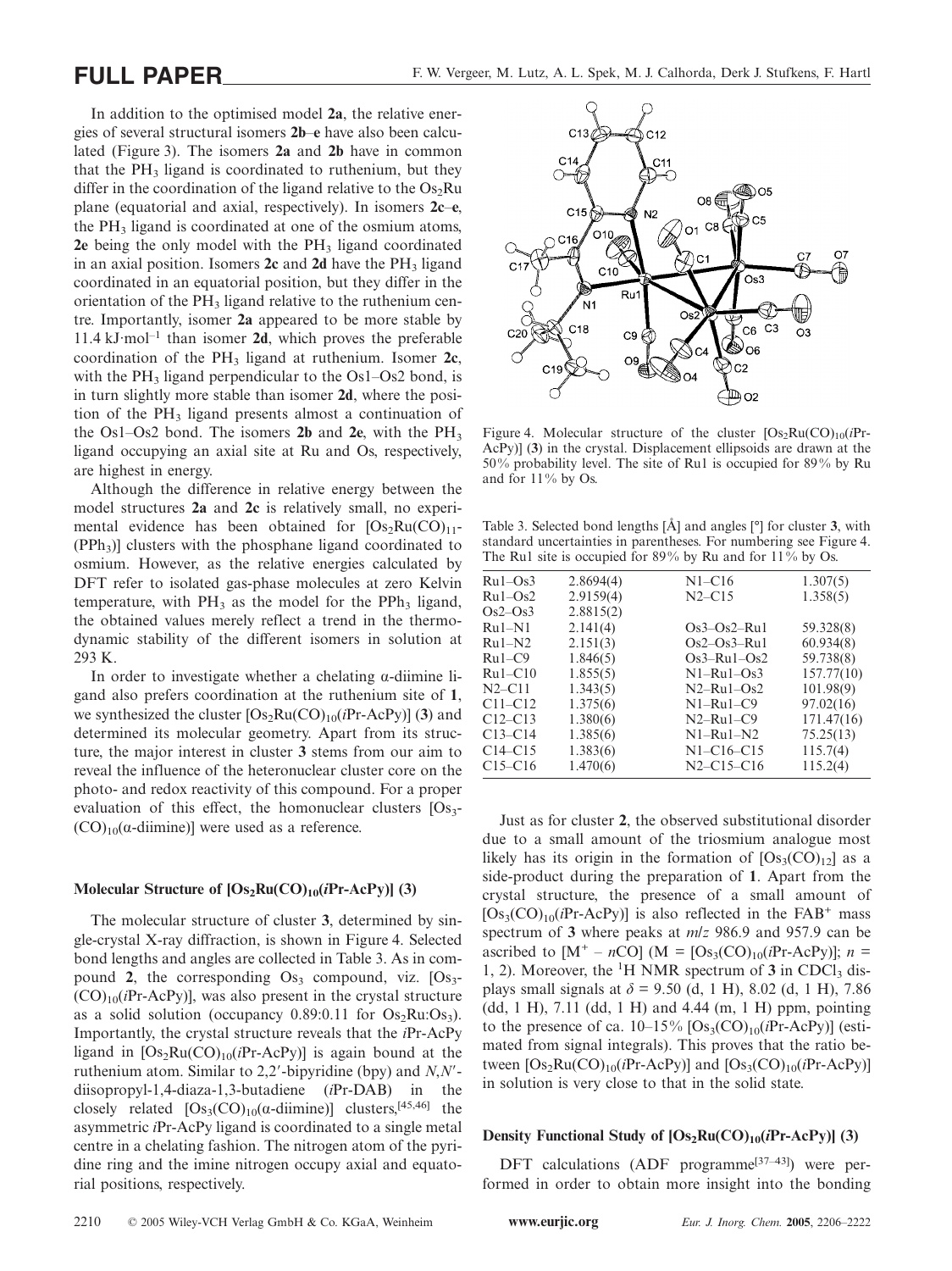properties of **3** and the influence of the Ru atom on the character of the frontier orbitals. The cluster  $[Os<sub>2</sub>Ru (CO)_{10}$ (H-PyCa)] (H-PyCa = pyridine-2-carbaldehyde-imine) (**3**) was taken as a model, with the isopropyl and imine methyl groups of the *i*Pr-AcPy ligand replaced by hydrogen atoms. In order to determine whether the theoretical calculations indeed predict the coordination of *i*Pr-AcPy at the ruthenium centre instead of the osmium sites, the relative energies of the structural isomers 3' and 3'' were calculated, with  $3'$  having the  $\alpha$ -diimine coordinated at ruthenium and **3**" at osmium (Figure 5). In both model systems, H-PyCa is coordinated with the pyridine ring in the axial position. A recent DFT study of the related cluster  $[Os<sub>3</sub>(CO)<sub>10</sub>(H PyCa$ <sup>[18]</sup> has shown that this geometric isomer is more stable than those with the pyridine ring equatorially bound or with both nitrogen atoms coordinated in the equatorial plane.

Geometry optimisation of both isomers with DFT revealed that  $3'$  is more stable than  $3''$  by 22 kJ·mol<sup>-1</sup>. This is in agreement with the experimental structure, showing that also the *i*Pr-AcPy ligand prefers coordination at the ruthenium site of  $[Os_2Ru(CO)_{12}]$ . The geometry of model **3** is in good agreement with the experimental structure of **3** (Table 4, Figure 5).

The relatively large difference between the lengths of the two Ru–N bonds in  $3'$  (2.05 vs. 2.17 Å) indicates that the α-diimine ligand is coordinated in a more asymmetric fashion than in the experimental structure. The probable reason



Figure 5. Optimised geometries and relative energies of the model clusters  $3'$  and  $3''$ .

is the replacement of the isopropyl group by a hydrogen atom, shortening the Ru–N1 bond as a result of different steric and electronic effects.

From the ground-state DFT calculations, the composition of the molecular orbitals of **3** has been obtained. The

Table 5. Characters and one-electron energies of selected frontier orbitals of  $[Os_2Ru(CO)_{10}(H-PyCa)]$  (3') as calculated by the ADF/  $BP$  method  $(L = LUMO, H = HOMO)$ .

| MO   |       | $E$ [eV] | Ru   | Os <sub>1</sub> | Os2  | H-PyCa CO |      |
|------|-------|----------|------|-----------------|------|-----------|------|
| 111a | $L+2$ | $-2.70$  | 0.5  | 0.1             | 0.6  | 87.7      | 6.0  |
| 110a | $L+1$ | $-3.04$  | 23.4 | 7.3             | 4.5  | 9.5       | 44.6 |
| 109a | L     | $-3.68$  | 8.4  | 1.1             | 6.5  | 64.7      | 14.4 |
| 108a | H     | $-5.28$  | 25.5 | 1.0             | 16.7 | 24.9      | 25.4 |
| 107a | $H-1$ | $-5.77$  | 24.4 | 21.9            | 17.1 | 3.4       | 26.7 |
| 106a | $H-2$ | $-5.84$  | 38.3 | 16.1            | 3.2  | 7.8       | 30.2 |
| 105a | $H-3$ | $-6.22$  | 52.8 | 7.0             | 10.9 | 5.8       | 17.1 |
| 104a | $H-4$ | $-6.46$  | 35.6 | 9.6             | 19.8 | 1.8       | 26.5 |



Figure 6. 3D representations of the LUMO (a), HOMO (b), HOMO-1 (c) and HOMO-2 (d) of  $[Os<sub>2</sub>Ru(CO)<sub>10</sub>(H-PyCa)]$  (3<sup>'</sup>).

Table 4. Comparison of selected ADF/BP-calculated bond lengths [Å] and angles [°] in cluster **3** with the experimental crystallographic data.

| Bond <sup>[a]</sup> | Calcd. | Exp.      | Bond/angle[a]    | Calcd. | Exp.       |
|---------------------|--------|-----------|------------------|--------|------------|
| $Ru$ – $Os3$        | 2.896  | 2.8694(4) | $N1 - C16$       | 1.314  | 1.307(5)   |
| $Ru$ – $Os2$        | 2.928  | 2.9159(4) | $N2 - C15$       | 1.382  | 1.358(5)   |
| $Os3-Os2$           | 2.913  | 2.8815(2) |                  |        |            |
| $Ru-N1$             | 2.049  | 2.141(4)  | $Os3-Os2–Ru$     | 59.5   | 59.328(8)  |
| $Ru-N2$             | 2.168  | 2.151(3)  | $Os2-Os3–Ru$     | 60.5   | 60.934(8)  |
| $N2 - C11$          | 1.356  | 1.343(5)  | $Os3-Ru-Os2$     | 60.0   | 59.738(8)  |
| $C11-C12$           | 1.385  | 1.375(6)  | $N1-Ru-Os3$      | 152.9  | 157.77(10) |
| $C12-C13$           | 1.405  | 1.380(6)  | $N2-Ru-Os3$      | 96.8   | 97.41(9)   |
| $C13-C14$           | 1.383  | 1.385(6)  | $N1-Ru-N2$       | 75.2   | 75.25(13)  |
| $C14-C15$           | 1.412  | 1.383(6)  | $N1-C16-C15$     | 116.5  | 115.7(4)   |
| $C15-C16$           | 1.426  | 1.470(6)  | $N2 - C15 - C16$ | 113.9  | 115.2(4)   |

[a] See Figure 4.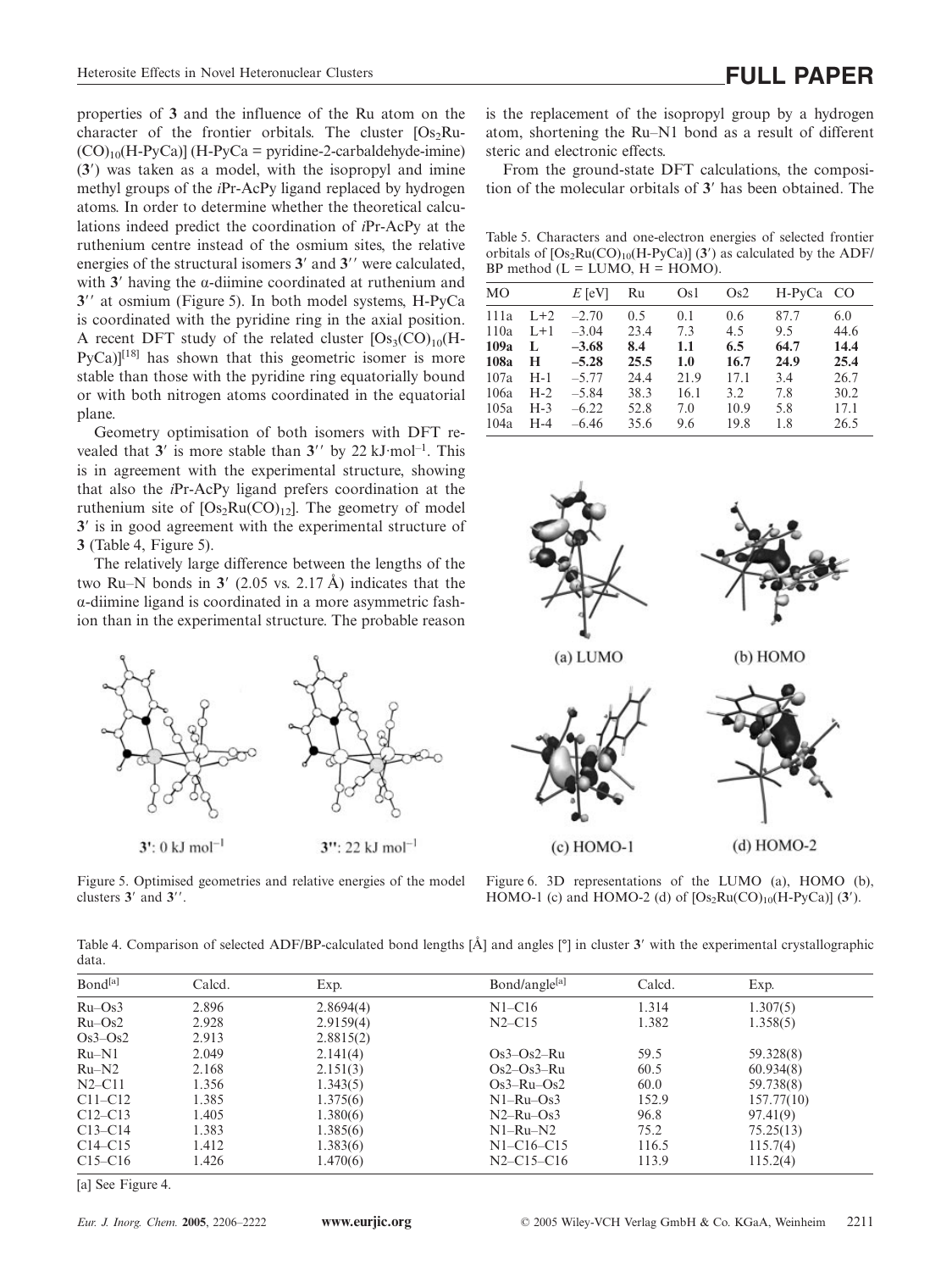| Transition     | Composition                                                                   | Energy<br>[eV] | Wavelength<br>[nm] | Exp.<br>$\left[ a\right] % \includegraphics[width=0.9\columnwidth]{figures/fig_0a}% \caption{A tiling of a function of the parameter $\Omega$ in $\Omega$.}% \label{fig:1}%$<br>$\lambda_{\rm max}$<br>[nm] | O.S.  |
|----------------|-------------------------------------------------------------------------------|----------------|--------------------|-------------------------------------------------------------------------------------------------------------------------------------------------------------------------------------------------------------|-------|
|                | $63\%$ (H $\rightarrow$ L); 26\% (H-1 $\rightarrow$ L)                        | 2.09           | 594                | 581                                                                                                                                                                                                         | 0.085 |
|                | 55\% (H-1->L); 23\% (H-2->L);                                                 | 2.16           | 573                |                                                                                                                                                                                                             | 0.021 |
| 3              | $63\%$ (H-2 $\rightarrow$ L); 28\% (H $\rightarrow$ L+1)                      | 2.24           | 553                |                                                                                                                                                                                                             | 0.010 |
| $\overline{4}$ | 49% (H $\rightarrow$ L+1); 16% (H-3 $\rightarrow$ L); 11% (H $\rightarrow$ L) | 2.46           | 504                | 520                                                                                                                                                                                                         | 0.050 |
| 5              | $76\%$ (H-3 $\rightarrow$ L)                                                  | 2.63           | 471                | [b]                                                                                                                                                                                                         | 0.027 |
| 6              | $85\%$ (H $\rightarrow$ L+2)                                                  | 2.72           | 456                | [b]                                                                                                                                                                                                         | 0.020 |
|                | $64\%$ (H-4 $\rightarrow$ L); 25% (H-1 $\rightarrow$ L+1)                     | 2.84           | 436                |                                                                                                                                                                                                             | 0.011 |
| 8              | $46\%$ (H-2 $\rightarrow$ L+1); 27% (H-1 $\rightarrow$ L+1)                   | 2.90           | 428                | 434                                                                                                                                                                                                         | 0.038 |

Table 6. TD-DFT calculated lowest-energy singlet excitation energies [eV] and oscillator strengths (O.S.) for  $[Os_2Ru(CO)_{10}(H-PyCa)]$ .

[a] Absorption maxima of  $[Os_2Ru(CO)_{10}(iPr-AcPy)]$  observed in hexane at 298 K (Figure 8). [b] Nonresolved.

contribution of the relevant atomic wavefunctions to the frontier orbitals is given in Table 5, with the HOMO (H) and LUMO (L) being in boldface. Three-dimensional plots of the three highest occupied molecular orbitals (HOMO, HOMO-1 and HOMO-2) and of the lowest unoccupied molecular orbital (LUMO), are depicted in Figure 6. Notice that the cluster has a different orientation in Figure 6a–d. The HOMO of 3' has large contributions from both the Ru and Os2 centres, while Os1 is almost not involved. Accordingly, the HOMO has a  $\sigma$ -bonding character with respect to the Ru–Os2 bond [σ(Ru–Os2)]. All three metal centres participate in the HOMO-1 that is mainly  $\sigma$ -bonding with regard to the Os1 and Os2 centres and will be denoted as σ(Os1–Os2). The Os2 centre is almost not involved in the HOMO-2 that receives large contributions from Ru, Os1 and the carbonyl ligands, being best described as a  $\sigma(Ru)$ Os1) bonding orbital.

The LUMO of  $3'$  mainly consists of the lowest  $\pi^*(H-$ PyCa) orbital, while the LUMO+1 is delocalised over the cluster carbonyl core. Based on the contribution of the atomic wavefunctions to the frontier orbitals, the HOMO– LUMO transition has predominant  $\sigma(Ru-Os2)$ -to-π<sup>\*</sup>(α-diimine) character. A comparison of the frontier orbitals with those of  $[Os<sub>3</sub>(CO)<sub>10</sub>(H-PyCa)]<sup>[18]</sup>$  shows that the HOMOs of both clusters are very similar, with only one specific metal–  $metal(\alpha$ -diimine) bond involved in the bonding interactions. Notably, the ruthenium centre in **3** contributes slightly more (25%) to the HOMO than the corresponding osmium centre in  $[Os<sub>3</sub>(CO)<sub>10</sub>(H-PyCa)]$  (18%). The contributions of the  $\pi^*(H-PyCa)$  orbital to the HOMO and the LUMO of both compounds are nearly identical. The excitation energies and the oscillator strengths of the low-lying electronic transitions of **3** were calculated using TD-DFT and are presented in Table 6.

#### **Electronic Absorption Spectra**

The electronic absorption spectra of cluster **3** are characterised by a dominant lowest-energy band showing negative solvatochromism (Table 7) typical for charge transfer (CT) from transition metals to  $\alpha$ -diimine ligands.

Table 7. Near-UV and visible absorptions of  $[Os_2Ru(CO)_{10}(iPr-$ AcPy)] (**3**) in different solvents.

| Solvent         | $\lambda$ [nm]                    |
|-----------------|-----------------------------------|
| hexane          | 323 (sh), 434 (sh), 520 (sh), 581 |
| 2-chlorobutane  | 322 (sh), 453 (sh), 562           |
| tetrahydrofuran | 323 (sh), 456, 535                |
| acetonitrile    | 322 (sh), 457, 522                |

In order to evaluate the solvatochromism of the lowestenergy absorption band, we have plotted the experimentally determined transition energies against the empirical solvent parameter  $E^*_{\text{MLCT}}$  of Manuta et al. (Figure 7), which is based on the solvatochromism of the lowest MLCT band of  $[W(CO)<sub>4</sub>(bpy)]$ .<sup>[47]</sup> The plot could be well fitted by linear regression. Its slope reflects the degree of solvatochromism, while the intercept at  $E^*_{\text{MLCT}} = 0$  corresponds to the experimental transition energy  $(205.3 \text{ kJ·mol}^{-1}, 582 \text{ nm})$  extrapolated to nonpolar isooctane interacting similarly weakly with both ground and excited states. The obtained extrapolated value is in good agreement with the calculated maximum of the lowest-energy transition (594 nm, Table 6) and the observed maximum of the lowest-energy absorption band of cluster **3** in hexane (581 nm, Table 7).



Figure 7. Solvatochromic behaviour of the lowest-energy absorption band of  $[Os_2Ru(CO)_{10}(iPr-AcPv)]$ , based on the empirical solvent scale  $E^*_{\text{MLCT}}$  according to Manuta et al.<sup>[47]</sup> The solvents (with  $E^*$ <sub>MLCT</sub> in parentheses) are CCl<sub>4</sub> (0.12), toluene (0.30), CHCl<sub>3</sub>  $(0.42)$ , THF  $(0.59)$ , CH<sub>2</sub>Cl<sub>2</sub>  $(0.67)$ , acetone  $(0.82)$  and acetonitrile (0.98).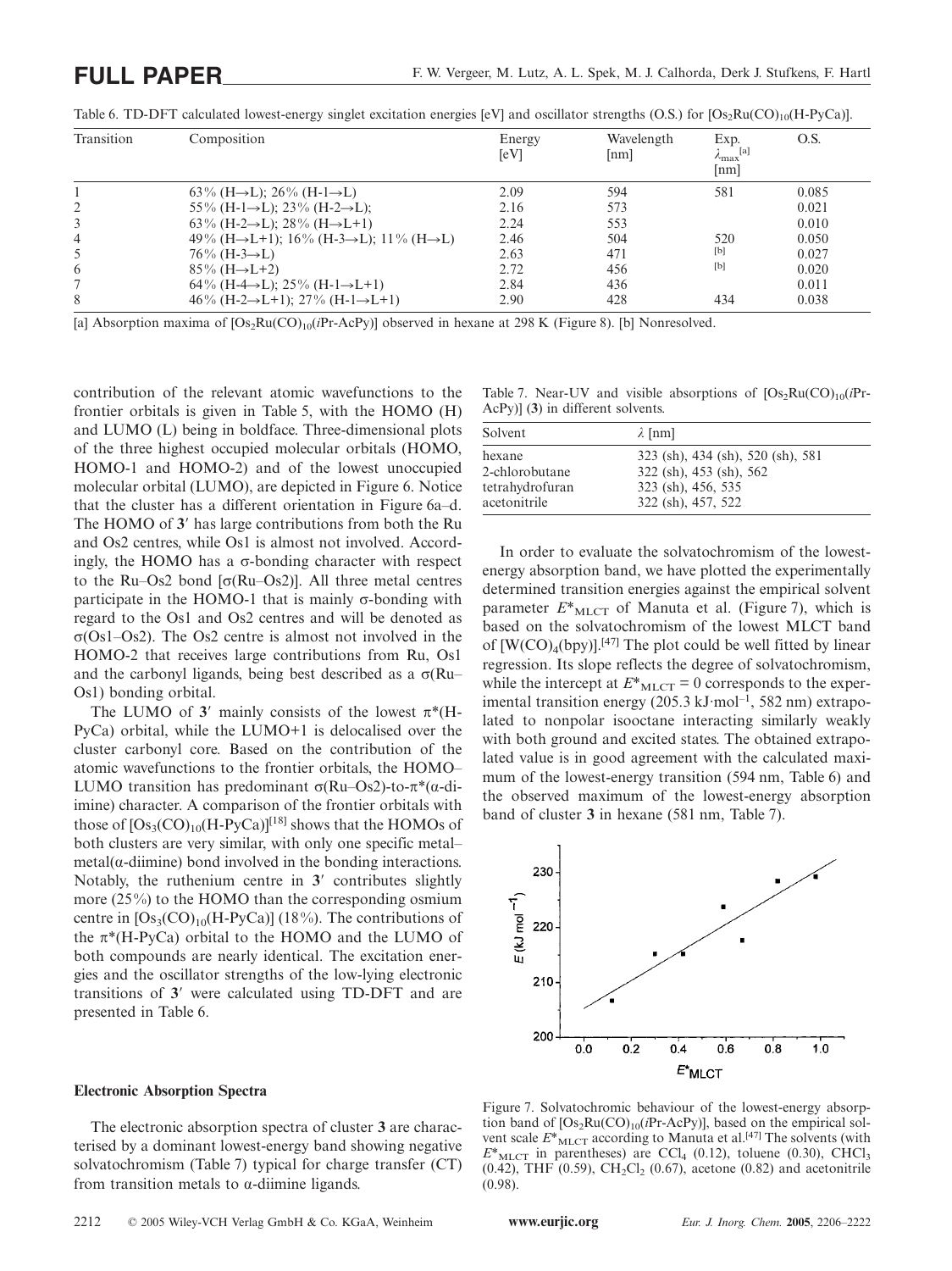The experimental UV/Vis spectrum of cluster **3** in hexane and the corresponding spectrum simulated with SWizard<sup>[48]</sup> are shown in Figure 8. A comparison between the theoretical and experimental data (Table 6, Table 7 and Figure 8) shows that, besides the lowest-energy absorption band, there is also a good agreement between the calculated maxima of the higher-lying transitions (Table 6), the simulated SWizard spectrum, and the higher-lying band maxima of cluster **3** in hexane (Figure 8). As the absorption features in the visible region are generally broad and poorly resolved, the lowest-energy absorption band of **3** most likely consists of several allowed transitions of a prevailing charge transfer character, which is in line with its solvatochromism. A similar solvent dependence is observed for the higher-lying shoulder at 520 nm that corresponds with the calculated charge-transfer transition 4 (Table 6). The weak shoulder on the low-energy side of the intense near-UV absorption (434 nm in hexane) most likely consists of two differently composed transitions that mainly originate in the cluster core and are directed to the LUMO+1 (transitions 7 and 8, Table 6). Although the calculated excitation energies of the three different groups of electronic transitions (cluster model **3**) slightly deviate from the experimental values (cluster **3**), the calculated oscillator strengths compare reasonably well with the observed band intensities and clearly predict that the lowest-energy, predominantly HOMO– LUMO transition, is the most intense one in the visible region. Due to their relatively small oscillator strengths and overlap, transitions 5 and 6 (Table 6) do not appear as distinct bands in the UV/Vis spectrum of **3**.



Figure 8. Electronic absorption spectrum of  $[Os_2Ru(CO)_{10}(iPr-$ AcPy) in hexane at 293 K (−) together with the simulated SWizard spectrum (**···**) and the major electronic transitions of cluster **3**, as calculated with the ADF programme (see Table 6).

Although the experimental results do not reveal whether the lowest-energy charge transfer transition originates from a molecular orbital with a predominant  $d<sub>\tau</sub>(Ru)$  character or a delocalised σ(Ru–Os2) character, the TD-DFT results are clearly in favour of the latter assignment. The lowestenergy transition therefore belongs to a  $\sigma \pi^*$  or sigma-bondto-ligand charge transfer (SBLCT) transition, causing significant weakening of the Ru–Os2 bond in the excited state. Visible excitation of **3** is therefore expected to result efficiently in open-triangle photoproducts such as biradicals and zwitterions.

### **Time-Resolved Absorption Spectroscopy of Cluster 3 in Noncoordinating Solvents**

Picosecond transient absorption (TA) spectra of cluster **3** were recorded in 2-chlorobutane (2-ClBu). Spectral changes following the 505 nm excitation were monitored in the region 510–710 nm. The spectra measured at 1–40 ps after the 130 fs laser pulse are depicted in Figure 9. Kinetic traces were obtained by plotting against time the Δ*A* values averaged over a small nanometer range. Due to the poor quality of the spectra, reliable lifetimes could only be obtained from the decay in the region 565–580 nm.



Figure 9. Transient difference absorption spectra of cluster **3** in 2- ClBu, recorded at time delays of –4 (baseline), 1, 3.5, 8.5, 16 and 31 ps, after 505 nm excitation (130 fs FWHM).

The TA spectrum at  $t_d = 1$  ps (Figure 9) shows a bleach at about 570 nm, very close to the maximum of the groundstate absorption of the cluster in this solvent (562 nm), and an absorption with a maximum at 645 nm. The bleach partly disappears with a lifetime of  $10.4 \pm 1.2$  ps. The remaining TA spectrum obtained at  $t_d = 31$  ps, shows a bleach at 580 nm, which is approximately 47% of the initial signal and does not change significantly in the ps time domain. Thus, at least part of the transient species does not regenerate the parent cluster but instead converts into a second species. This is also evidenced by the long-wavelength absorption that transforms on the same time scale as the decay of the bleach into a much broader absorption without a distinct maximum. The ps TA spectra strongly resemble those of  $[Os<sub>3</sub>(CO)<sub>10</sub>(iPr-AcPy)]$  in 2-ClBu.<sup>[16]</sup> This observation also implies that the 11% impurity of the latter cluster in the studied sample of **3** (vide supra) can hardly be distinguished by the TA method in this solvent.

In agreement with the results of the TD-DFT study, the initially observed broad transient absorption above 600 nm is assigned to an excited state having a predominant  $σπ*$ character. In this state, one electron has been transferred from the σ(Ru–Os2) bonding orbital (vide supra) to the lowest π\* orbital of the *i*Pr-AcPy ligand. Such absorptions are characteristic for complexes in metal-to-α-diimine excited states[49–52] and for α-diimine radical anions contain-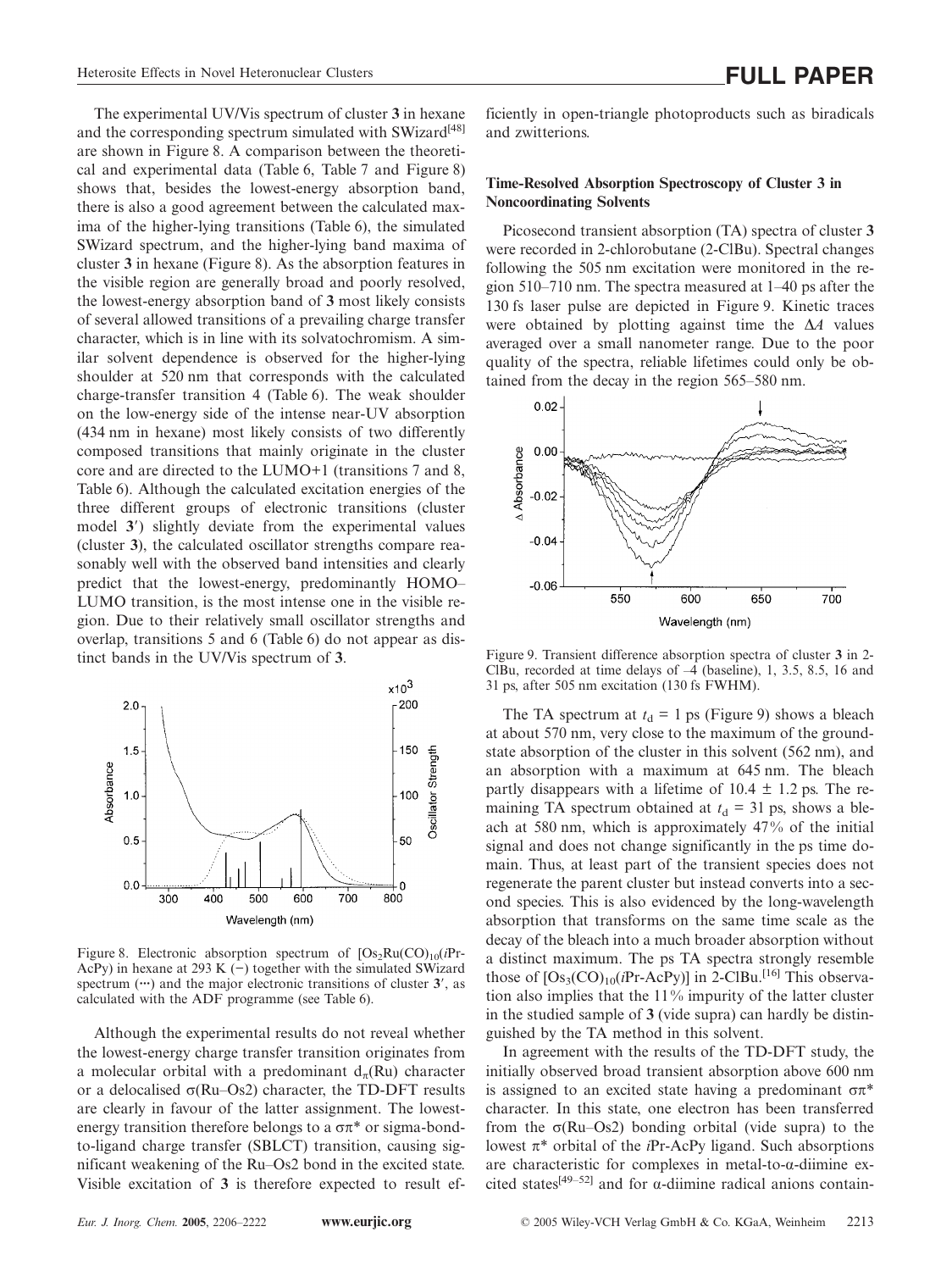ing at least one aromatic group.[49,53,54] The remaining transient absorption in 2-ClBu is very similar to that observed in the ns TA spectra of **3** (vide infra) and is assigned to the biradical ['Os(CO)<sub>4</sub>-Os(CO)<sub>4</sub><sup>-+</sup>Ru(CO)<sub>2</sub>(α-diimine<sup>--</sup>)], in accordance with the results for  $[Os<sub>3</sub>(CO)<sub>10</sub>(iPr-AcPy)]$ .<sup>[16]</sup> This assignment has also been verified by recording the ps TA spectra at 250, 500 and 750 ps delays after the laser pulse. These spectra do not differ from that obtained at  $t_d$ = 31 ps, thereby proving that the biradicals formed directly from the σπ\* excited state do not disappear on the picosecond time scale. Although the TA spectra of **3** in 2-ClBu are very similar to those of the corresponding triosmium cluster, the excited-state lifetime of the former complex is significantly shorter (Os<sub>3</sub>:  $\tau = 25.3$  ps vs. Os<sub>2</sub>Ru:  $\tau =$ 10.4 ps). This may be due to the fact that the  $Os2-Ru(\alpha$ diimine) bond is weaker and, thus, the energetic barrier for the biradical formation is lower. Assuming similar molar absorbance for the homo- and heteronuclear biradicals, the higher intensity of the remaining transient signal after the decay of the excited state  $(Os_3: 30\%$  vs.  $Os_2Ru: 47\%)$  also points to a more facile formation of the open-structure photoproducts in the case of cluster **3**.

The fate of the biradicals was studied in several weakly coordinating solvents (2-ClBu, THF, acetone) by nanosecond transient absorption (ns TA) spectroscopy. Spectra of **3** in acetone were obtained by excitation at 532 nm and the spectral changes were monitored in the 350–800 nm region. The difference absorption spectra, measured 0–900 ns after the laser pulse, are depicted in Figure 10. Kinetic traces were recorded after excitation at 532 nm and probed at 560 nm (bleach). The resulting lifetimes are collected in Table 8, together with the values for the corresponding homonuclear cluster  $[Os<sub>3</sub>(CO)<sub>10</sub>(iPr-AcPy)].$ 

The ns TA spectra of **3** in acetone reveal a strong bleaching between 440 and 600 nm due to the disappearance of **3**, and transient absorption below 440 nm and in the longwavelength region. As stated above, the transient absorption is characteristic for α-diimine radical anions<sup>[49–52]</sup> and for α-diimine complexes in their metal-to-α-diimine excited state, provided the  $\alpha$ -diimine ligand bears at least one heteroaromatic group.[49,53,54] As the ns TA spectra closely resemble those of  $[Os<sub>3</sub>(CO)<sub>10</sub>(iPr-AcPy)]$  in acetone,<sup>[15]</sup> the transient absorption is again assigned to the open-structure biradical  $[OS(CO)<sub>4</sub> - Os(CO)<sub>4</sub> -<sup>+</sup>Ru(Sv)(CO)<sub>2</sub>(*i*Pr-AcPy<sup>-</sup>)]$ (Sv = acetone). In addition, the ns TA spectrum at  $t_d = 5$  ns in acetone is very similar to the TA spectrum of **3** at  $t_d$  = 31 ps in 2-ClBu. This confirms that the biradicals formed directly from the excited state, are present in both the ps



Figure 10. Nanosecond transient difference absorption spectra of cluster **3** in acetone, recorded in the time interval  $t = 0-900$  ns after the 532 nm laser pulse; the time delay between the spectra is 100 ns.

and ns time domain. The decay of the nanosecond transient species in acetone almost completely regenerated the parent cluster with a lifetime of 228 ns. On changing the solvent to THF and 2-ClBu, the lifetime decreased to 95 and 27 ns, respectively. This result demonstrates that the lifetime of the biradical follows the coordinating ability of the solvent, increasing in the order 2-chlorobutane  $\leq$  THF  $\leq$  acetone. A further increase in the lifetime was found when **3** was irradiated in 2-ClBu in the presence of 1.0 m MeCN. The kinetic trace of this solution shows a decrease of the bleach on the μs time scale ( $\tau$  = 6.8 μs), but not its complete disappearance. This means that the MeCN-stabilised biradicals did not convert back to the parent cluster but transformed into the corresponding MeCN-stabilised zwitterions, just as observed for  $[Os<sub>3</sub>(CO)<sub>10</sub>(iPr-AcPy)]$ .<sup>[16]</sup> In the case of the triosmium cluster, this process typically occurs for strong Lewis bases (MeCN, pyridine) and firmly coordinating olefins (styrene, octene).[15]

# **Time-Resolved Spectroscopy in Strongly Coordinating Solvents**

In addition to the experiments in 2-ClBu, ps TA spectra of cluster **3** were also recorded in strongly coordinating MeCN. The spectra measured at 1–5 ps after the 130 fs/ 505 nm laser pulse are depicted in Figure 11. Kinetic traces were extracted by plotting against time the Δ*A* values averaged in the range 605–615 nm.

Table 8. Lifetimes [ns] of the solvent-stabilised biradical photoproducts of cluster **3** and the reference compound  $[Os<sub>3</sub>(CO)<sub>10</sub>(iPr-AcPy)]$ , obtained from their kinetic profiles probed at 560 nm. Standard deviations are given in parentheses.

| Solvent                               | $[Os_2Ru(CO)_{10}(iPr-AcPy)]$ | $[Os3(CO)10(iPr-AcPy)]$ |
|---------------------------------------|-------------------------------|-------------------------|
| 2-chlorobutane                        | 27(4)                         | 22(3)                   |
| <b>THF</b>                            | 95(4)                         | 104(7)                  |
| Acetone                               | 228(8)                        | 677(2)                  |
| 2-chlorobutane/MeCN $(1.0 \text{ M})$ | 6.8 $(0.1)$ <sup>[a]</sup>    | $13.5(0.2)^{[a]}$       |

[a] Lifetime in μs.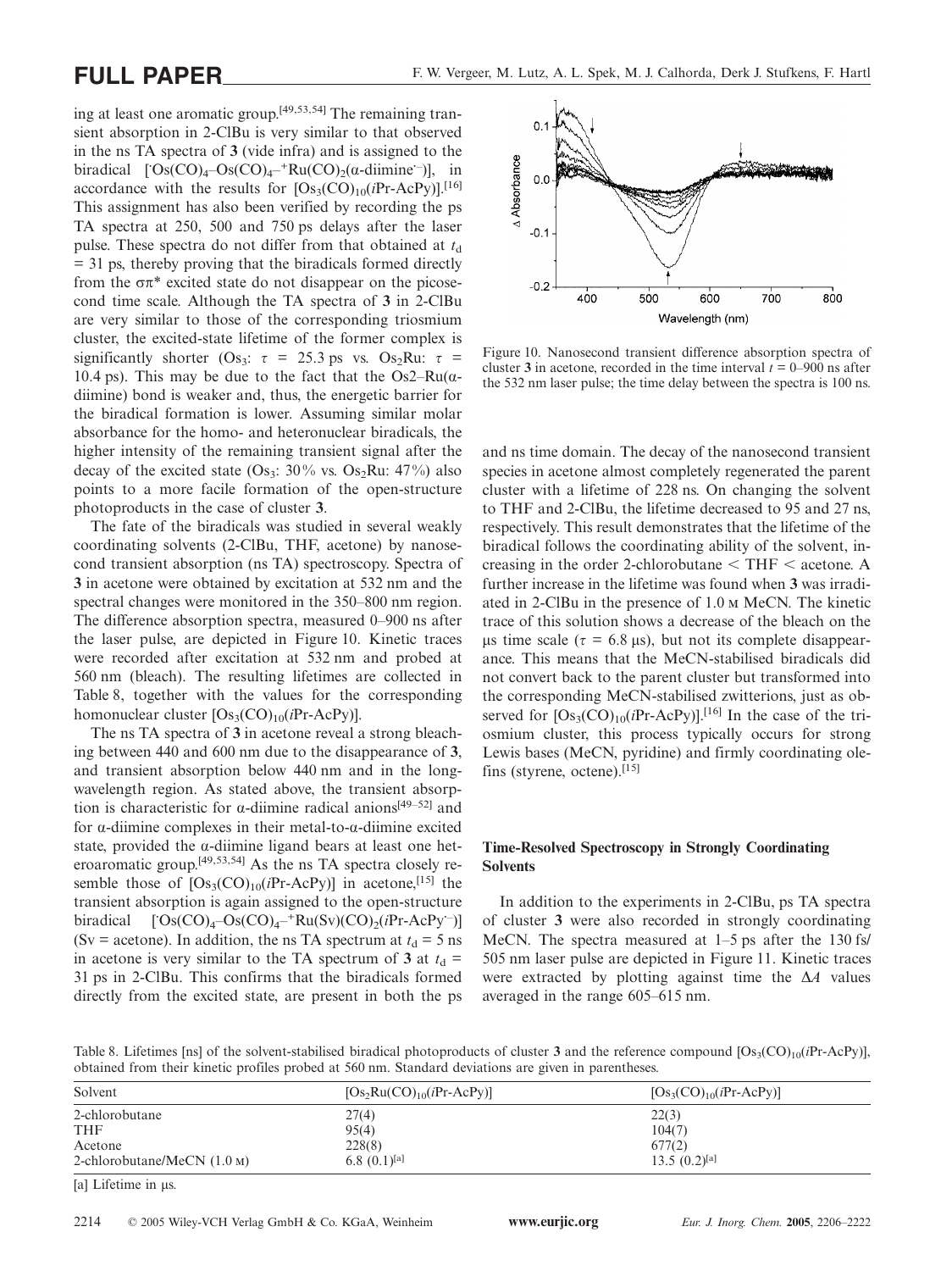

Figure 11. Transient difference absorption spectra of cluster **3** in MeCN, recorded at time delays of  $-1$  (baseline), 1, 1.5, 2.5, 3.5 and 4.5 ps, respectively, after 505 nm excitation (130 fs FWHM).

The first TA spectra (Figure 11) are similar to those in 2-ClBu although the maxima of the bleach (550 nm) and the transient absorption (630 nm) are somewhat shifted. Although the TA spectra of **3** in MeCN resemble those obtained for  $[Os<sub>3</sub>(CO)<sub>10</sub>(iPr-AcPy)]$  in this solvent,<sup>[16]</sup> the excited states of both clusters behave differently. For  $[Os<sub>3</sub>-]$  $(CO)_{10}(iPr-AcPy)$ ] the decay of the excited state in coordinating MeCN is bi-exponential. The slower process ( $\tau$  = 21.4 ps) has been ascribed to biradical formation, having a lifetime similar to that observed in 2-ClBu.<sup>[16]</sup> The faster process ( $\tau$  = 2.9 ps) has been assigned to the heterolytic cleavage of an  $Os-Os(\alpha$ -diimine) bond from an MeCN-coordinated excited state with concomitant zwitterion formation; zwitterions were indeed observed in the ps TRIR spectra of  $[Os<sub>3</sub>(CO)<sub>10</sub>(iPr-AcPy)]$ .<sup>[55]</sup> The excited state of cluster **3** decays mono-exponentially in MeCN and its lifetime ( $\tau$  = 2.1 ps) closely corresponds to the shorter 2.9 ps component of the bi-exponential decay of the excited state of  $[Os<sub>3</sub>-]$  $(CO)_{10}(iPr-AcPy)$ ]. This points to the same process for both clusters and suggests that irradiation of **3** in neat MeCN gives rise to very fast formation of zwitterions as the only photoproduct. As will be shown hereinafter, TA studies in the nano- and microsecond time domain and rapid scan FTIR spectroscopic measurements confirm this presumption.

As described above, the kinetic trace of **3** in 2-ClBu in the presence of 1.0 m MeCN showed a decrease of the bleach on the μs time scale ( $\tau$  = 6.8 μs) that, in accordance with the results for  $[Os<sub>3</sub>(CO)<sub>10</sub>(iPr-AcPy)]$ ,<sup>[16]</sup> was assigned to the conversion of MeCN-stabilised biradicals into the corresponding MeCN-zwitterions. The MeCN-stabilised biradicals result in this case from the substitution of weakly coordinating 2-ClBu by MeCN within the lifetime of the solvent-stabilised biradicals  $\int$ Os(CO)<sub>4</sub>–Os(CO)<sub>4</sub>–  $Ru^+(Sv)(CO)_2(iPr-AcPy^-)]$  (Sv = 2-ClBu). In neat MeCN, however, the kinetic trace of **3** does not show any change in signal intensity on the nano- and microsecond time scale (Figure 12), indicating that the pathway for zwitterion formation via the biradicals, similar to that observed for the triosmium analogue, does not exist. Thus, contrary to [Os3(CO)10(*i*Pr-AcPy)], cluster **3** affords a single photoproduct that does not convert into another species in the time domains studied. Based on our previous ns-μs TA studies of biradical and zwitterion photoproducts of  $[Os<sub>3</sub>(CO)<sub>10</sub>(iPr-$ AcPy)] in MeCN,<sup>[12,15,16]</sup> the presence of 11% impurity of the latter cluster in the investigated sample of **3** should result in Δ*A* ca. 0.002 in Figure 12, which is difficult to resolve in the spectral noise.



Figure 12. Transient kinetics at 560 nm measured for cluster **3** in MeCN, following irradiation at 532 nm with a Nd:YAG laser (7 ns FWHM, average of 10 shots at 10 s intervals, 2 mJ**·**pulse–1).

In order to confirm that the single photoproduct is the zwitterion Os(CO)4–Os(CO)4–Ru+(MeCN)(CO)2(*i*Pr-AcPy)], the photoreaction of **3** in MeCN was followed with rapid-scan IR spectroscopy in the (sub)second time domain. In addition, also pyridine was used as the solvent. Cluster **3** was irradiated for 2 s with an argon-ion laser (514.5 nm, 150 mW) and the IR spectral changes in the COstretching region were monitored in both solvents on the time scale of seconds to minutes. The difference IR spectra of **3** in pyridine, measured 0–93 s after the laser pulse, are depicted in Figure 13. Unfortunately, irradiation of **3** in MeCN at 293 K only resulted in the formation of very weak transient bands at 1997 (vw), 1970 (s) and 1874 (s, br)  $cm^{-1}$ , that decayed with a lifetime similar to that of the zwitterions formed upon irradiation of  $[Os<sub>3</sub>(CO)<sub>10</sub>(iPr-AcPy)]$  ( $\tau$  =  $38 \pm 1$  s).<sup>[12]</sup> Based on the intensity of the transient signals and the observed lifetime, this transient species is assigned as the homonuclear zwitterion  $[{}^{\circ}Os(CO)<sub>4</sub>–Os(CO)<sub>4</sub>–$  $^{+}$ Os(MeCN)(CO)<sub>2</sub>(*i*Pr-AcPy)], originating from the 11%  $[Os<sub>3</sub>(CO)<sub>10</sub>(iPr-AcPy)]$  impurity in the sample (vide supra). Repeating the experiment at 273 K resulted in similar, more intense product bands, whose decay was clearly bi-exponential. Both the transient absorptions and the parent bleaches rapidly decay within 5 s to approximately 15% of their initial intensity. In a second, slower process, the remaining transient fully regenerates the parent cluster with a lifetime of  $54.6 \pm 1.2$  s, being very close to the lifetime of the zwitterions formed upon irradiation of pure  $[Os<sub>3</sub> (CO)_{10}(iPr-AcPy)$ ] under these conditions. As the amplitudes of both processes nicely correspond with the observed ratio between  $[Os<sub>2</sub>Ru(CO)<sub>10</sub>(iPr-AcPy)]$  and  $[Os<sub>3</sub>(CO)<sub>10</sub>]$ (*i*Pr-AcPy)] in the <sup>1</sup> H NMR spectrum and crystal structure of **3**, the faster process is assigned to the decay of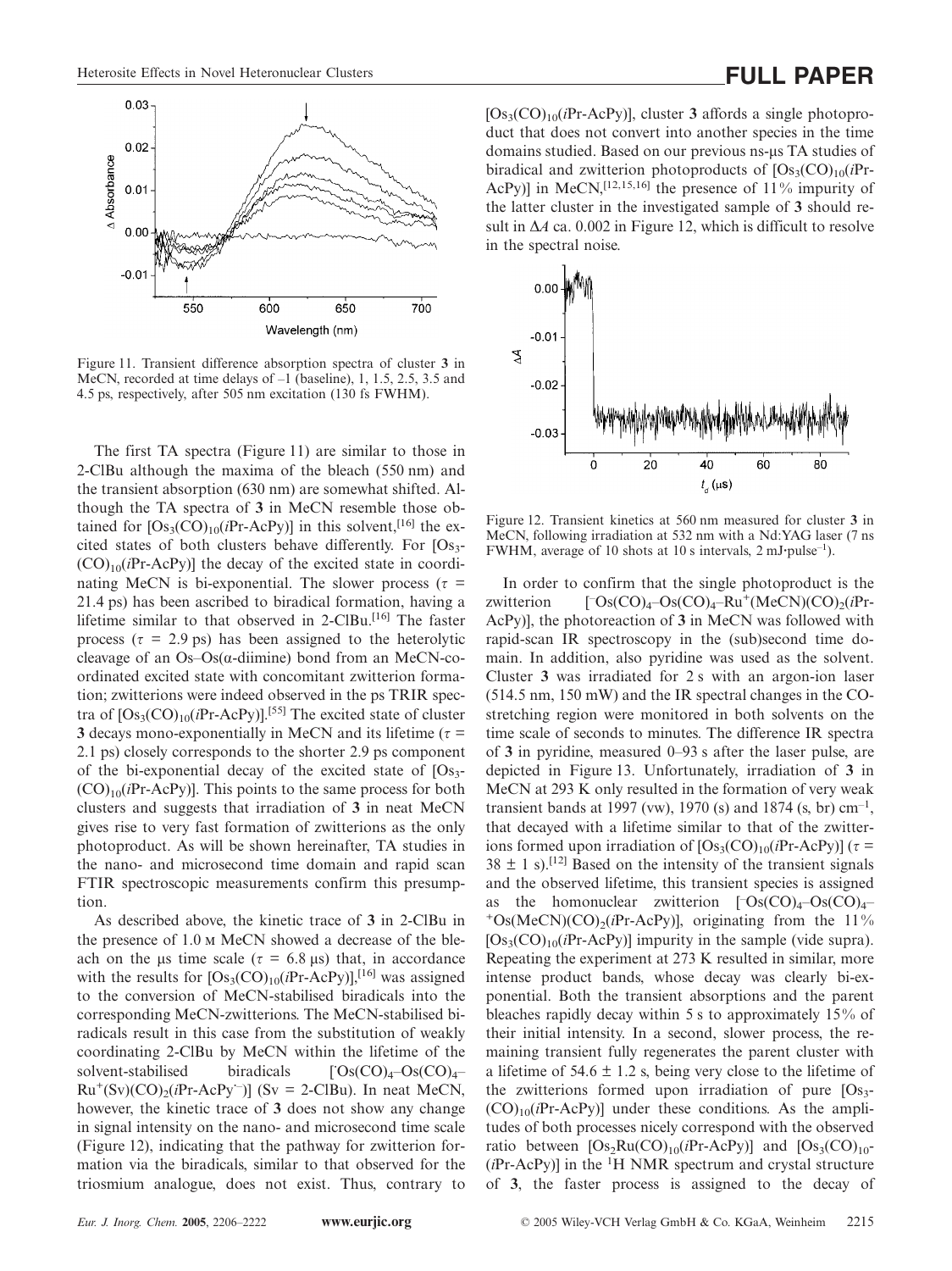the heteronuclear zwitterions  $[{}^{\text{-}Os(CO)}_4-{}^{\text{-}Os(CO)}_4-{}^{\text{+}}$ Ru- $(MeCN)(CO)<sub>2</sub>(iPr-AcPy)$ ]. In agreement with the lifetime, the slower process is then attributed to the decay of the homonuclear zwitterions originating from the  $[Os<sub>3</sub>(CO)<sub>10</sub>-$ (*i*Pr-AcPy)] impurity.



Figure 13. Difference rapid-scan IR spectra of cluster **3** in pyridine measured at time delays of 1.8, 6.6, 11.4, 18.6, 28.2, 40.2, 59.4 and 93.0 s after the 514.5 nm laser pulse.

Irradiation of **3** in strongly coordinating pyridine at room temperature resulted in similar spectral changes as observed in MeCN at 273 K (Figure 13). After excitation, the first spectra display instantaneous bleaching of the parent ν(CO) bands, together with transient absorption bands at 2073 (vw), 1994 (w), 1971 (s), 1965 (sh), 1898 (sh) and  $1875$  (s, br) cm<sup>-1</sup>. Both the transient bands and parent bleaches decay again bi-exponentially. The lifetime of the heteronuclear zwitterion increased from a few seconds in MeCN to  $23.0 \pm 0.3$  s in pyridine, which is consistent with





Scheme 2. Schematic representation of the photoreaction pathways established for the cluster  $[Os<sub>2</sub>Ru(CO)<sub>10</sub>(iPr-AcPy)]$  (3). The separate reaction steps (**A**)–(**E**) depend on the solvent (Sv) used: (*i*) (**A**) + (**D**) in 2-ClBu, THF, acetone (293 K); (*ii*) (**B**)+(**E**) in MeCN;  $(iii)$  (A) + (C) + (E) in 2-ClBu + 1.0 m MeCN.

the stronger coordination of the latter solvent. At the same time, the difference in the lifetimes of the heteronuclear and triosmium zwitterions has also increased significantly, the latter one living in pyridine for more than 30 minutes. The rapid-scan FTIR experiments thus clearly demonstrate that the irradiation of  $[Os_2Ru(CO)_{10}(iPr-AcPy)]$  in strongly coordinating solvents like MeCN and pyridine results in the formation of solvent-stabilised zwitterions, with lifetimes much shorter than those of the corresponding triosmium zwitterions. The results of the combined time-resolved studies of cluster **3** are summarised in Scheme 2.

#### **Stability of the Photoproducts**

The observed photochemical reactivity of **3** differs significantly from that of the homonuclear clusters  $\text{[Ru}_3(\text{CO})_8(\mu-$ CO)<sub>2</sub>( $\alpha$ -diimine)].<sup>[17]</sup> Although visible excitation of the latter clusters also resulted in the formation of open-structure photoproducts like biradicals and zwitterions, the efficiency of these processes is significantly lower due to the persistent presence of bridging carbonyl ligands in the excited state. Secondly, the triruthenium photoproducts could only be stabilised at low temperatures or in the presence of strongly coordinating Lewis bases or radical scavengers. Regarding the formation of open-structure photoproducts, the photoreactivity of **3** resembles more closely that of its triosmium analogue  $[Os<sub>3</sub>(CO)<sub>10</sub>(iPr-AcPy)]$ , for which fairly stable solvent-stabilised biradicals and zwitterions were observed upon excitation into its lowest-energy electronic transition.[12,15,16,55] The latter cluster therefore serves as a reference compound in order to evaluate the influence of the heteronuclear cluster core in **3** on the photoreactivity.

Interestingly, the solvent-stabilised biradicals of parent cluster **3** are significantly shorter-lived than their triosmium counterparts (Table 8). This difference in the biradical lifetime is most striking in acetone, where the lifetime of the heteronuclear biradical ( $\tau = 228$  ns) is merely 30% of the value found for  $[Os<sub>3</sub>(CO)<sub>10</sub>(iPr-AcPy)]$  ( $\tau$  = 677 ns). A much smaller difference is observed in THF (Os<sub>2</sub>Ru:  $\tau$  = 95 ns vs. Os<sub>3</sub>:  $\tau = 104$  ns) while in weakly coordinating 2-ClBu the biradical lifetimes of both clusters are almost identical. These results clearly document that the difference in the biradical lifetime increases with the coordinating ability of the solvent. A similar trend applies for the lifetimes of the solvent-stabilised zwitterions. Whereas the lifetime of the heteronuclear zwitterion increases only slightly from a few seconds in MeCN to 23 s in pyridine, the lifetime of the triosmium zwitterion in pyridine amounts to more than 30 minutes compared to 38 s in MeCN. The shorter lifetimes of the heteronuclear photoproducts in better coordinating solvents indicate that the stabilisation of these products by solvent coordination is significantly reduced compared to the corresponding triosmium species. This is attributed to the higher tendency of the coordinatively unsaturated +Os(CO)2(*i*Pr-AcPy**·**–/0) moieties in the photoproducts to bind a Lewis base. A similar difference in Lewis base coordination on descending a transition metal group in the peri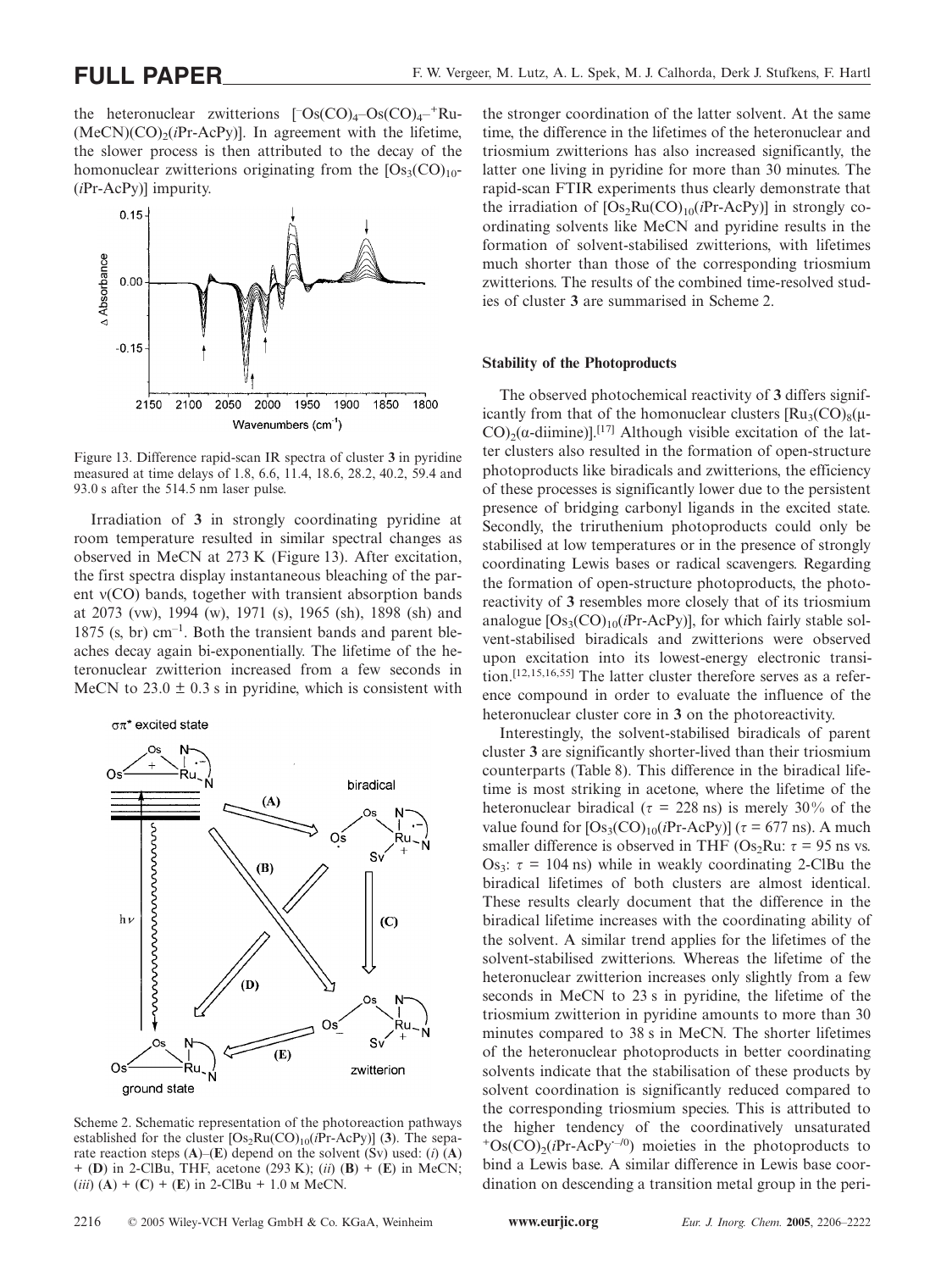odic table is observed, for example, for the coordinatively unsaturated radicals  $[M(CO)<sub>3</sub>(\alpha$ -diimine)]· (M = Mn, Re;  $\alpha$ diimine is, e.g., bpy, *i*Pr-PyCa, *i*Pr-DAB). Thus, while the unsaturated radicals  $[Re(CO)<sub>3</sub>(\alpha$ -diimine)]· form at room temperature fairly stable 18e paramagnetic species  $[Re(CO)<sub>3</sub> (\alpha$ -diimine)(Sv)]· (Sv = MeCN, PrCN),<sup>[56–58]</sup> analogous radicals were not observed for  $[Mn(CO)_3(\alpha\text{-dimine})]$ .<sup>[59]</sup>

#### **Redox Behaviour of**  $[Os_2Ru(CO)_{10}(iPr-AcPy)]$  **(3)**

A combined cyclic voltammetric and IR spectroelectrochemical study of cluster **3** was performed in order to investigate the influence of the heteronuclear cluster core on the reduction pathway and stability of the reduction products. The redox potentials are presented in Table 9.

Table 9. Redox potentials of cluster **3** and its reduction products.

| Cluster <sup>[a][b]</sup>                                         | $E_{\rm p,c}$ [V] <sup>[c]</sup> | $E_{\rm p,a}$ [V] <sup>[c]</sup>                                                  |
|-------------------------------------------------------------------|----------------------------------|-----------------------------------------------------------------------------------|
| 3<br>3[d]<br>$3h^{2-}$ [d]<br>$[3b-3b]^{2-}$<br>$[3b-3b]^{2-[d]}$ | $-1.87$ (irr)<br>$-1.93$ (irr)   | $+0.27$ (irr)<br>$+0.37$ (irr)<br>$-1.50$ (irr)<br>$-1.17$ (irr)<br>$-0.85$ (irr) |

[a] Conditions and definitions:  $10^{-3}$  mol·dm<sup>-3</sup> solutions in THF (containing  $10^{-1}$  M Bu<sub>4</sub>NPF<sub>6</sub>) at 293 K, unless stated otherwise; Pt disk microelectrode (0.42 mm<sup>2</sup>);  $v = 100$  mV s<sup>-1</sup>; redox potentials vs.  $E_{1/2}$  (Fc/Fc<sup>+</sup>);  $E_{p,c}$ , cathodic peak potential for reduction of parent cluster;  $E_{p,a}$ , anodic peak potential for oxidation of parent cluster or its reduction products. [b] Assignments given in the main text. [c] Chemical irreversibility denoted by (irr). [d]  $T = 200$  K.

The cyclic voltammogram of **3** in THF at room temperature ( $v = 100 \text{ mV·s}^{-1}$ ) showed a chemically irreversible twoelectron reduction at  $E_{p,c} = -1.87$  V (cathodic peak R<sub>1</sub>, see Figure 14a), most likely producing the open-core dianion [ – Os(CO)4–Os(CO)4–Ru– (CO)2(*i*Pr-AcPy)]2– (**3b**2–). Similar dianions are formed upon reduction of the homonuclear clusters  $[M_3(CO)_{10}(\alpha\text{-dimine})]$  (M = Ru, Os).<sup>[17,53]</sup> At room temperature, the dianion  $3b^{2-}$  was, however, not detectable on the reverse scan (vide infra). Instead, scan reversal behind  $R_1$  resulted in the appearance of an anodic peak at  $-1.17$  V (O<sub>2</sub>') assigned, in accordance with the results for  $[Os<sub>3</sub>(CO)<sub>10</sub>(iPr-PyCa)]$ ,<sup>[53]</sup> to the oxidation of the cluster dimer  $[\text{{}^{-}Os(CO)<sub>4</sub>–Os(CO)<sub>4</sub>–Ru(CO)<sub>2</sub>(*i*Pr-AcPy)]<sub>2</sub><sup>2–</sup> ([3b-3b]<sup>2–</sup>)$ containing an (*i*Pr-AcPy)Ru–Ru(*i*Pr-AcPy) bond. Additional proof for this assignment was obtained from IR spectroelectrochemical experiments (vide infra), where the reduction of **3** resulted in the appearance of a ν(CO) band pattern closely resembling that of the photogenerated zwitterions with an open cluster core. On lowering the temperature to 200 K, the reduction of **3** remained chemically irreversible (Figure 14b). However, in contrast to the roomtemperature scan, the anodic sweep showed an additional anodic peak at  $-1.50 \text{ V}$  (O<sub>2</sub>) assigned<sup>[53]</sup> to the oxidation of **3b**2–, the latter species being sufficiently stable at low temperatures. The minor anodic process denoted with the asterisk (Figure 14b) corresponds to the oxidation of unassigned species.





Figure 14. Cyclic voltammogram of cluster 3 at  $T = 293$  K (a) and *T* = 200 K (b). Conditions:  $10^{-3}$  M cluster in THF/10<sup>-1</sup> M Bu<sub>4</sub>NPF<sub>6</sub>, Pt disk microelectrode  $(0.42 \text{ mm}^2)$  apparent surface area),  $v =$  $100 \text{ mV s}^{-1}$ .

Cyclic voltammetry thus documents that the closed-triangle radical anion of **3** cannot be stabilised even at 200 K and readily transforms into the open-structure dianion **3b**2– (see Scheme 3). The latter dianion is also unstable and could only be produced in detectable amounts at low temperatures. This is in contrast with the results of  $[Os<sub>3</sub>(CO)<sub>10</sub>-$ (*i*Pr-PyCa)], where the oxidation of the open-structure dianion is already clearly visible at  $293 \text{ K}$ .<sup>[53]</sup> Formation of dimer [**3b-3b**] 2–, whose oxidation is observed at 200 K at  $E_{p,a}$  = –0.85 V (O<sub>2</sub>'), is known to take place by a rapid nucleophilic attack of dianion **3b**2– at the yet nonreduced parent cluster **3**. A similar ECEC reduction path, for example, has been reported for the homonuclear clusters  $[Os_3(CO)_{10}(\alpha\text{-dimine})]$ <sup>[53]</sup> Both **3b**<sup>2–</sup> and  $[3b-3b]$ <sup>2–</sup> are structurally related to the solvent-stabilised zwitterions



Scheme 3. Reduction path of cluster **3**.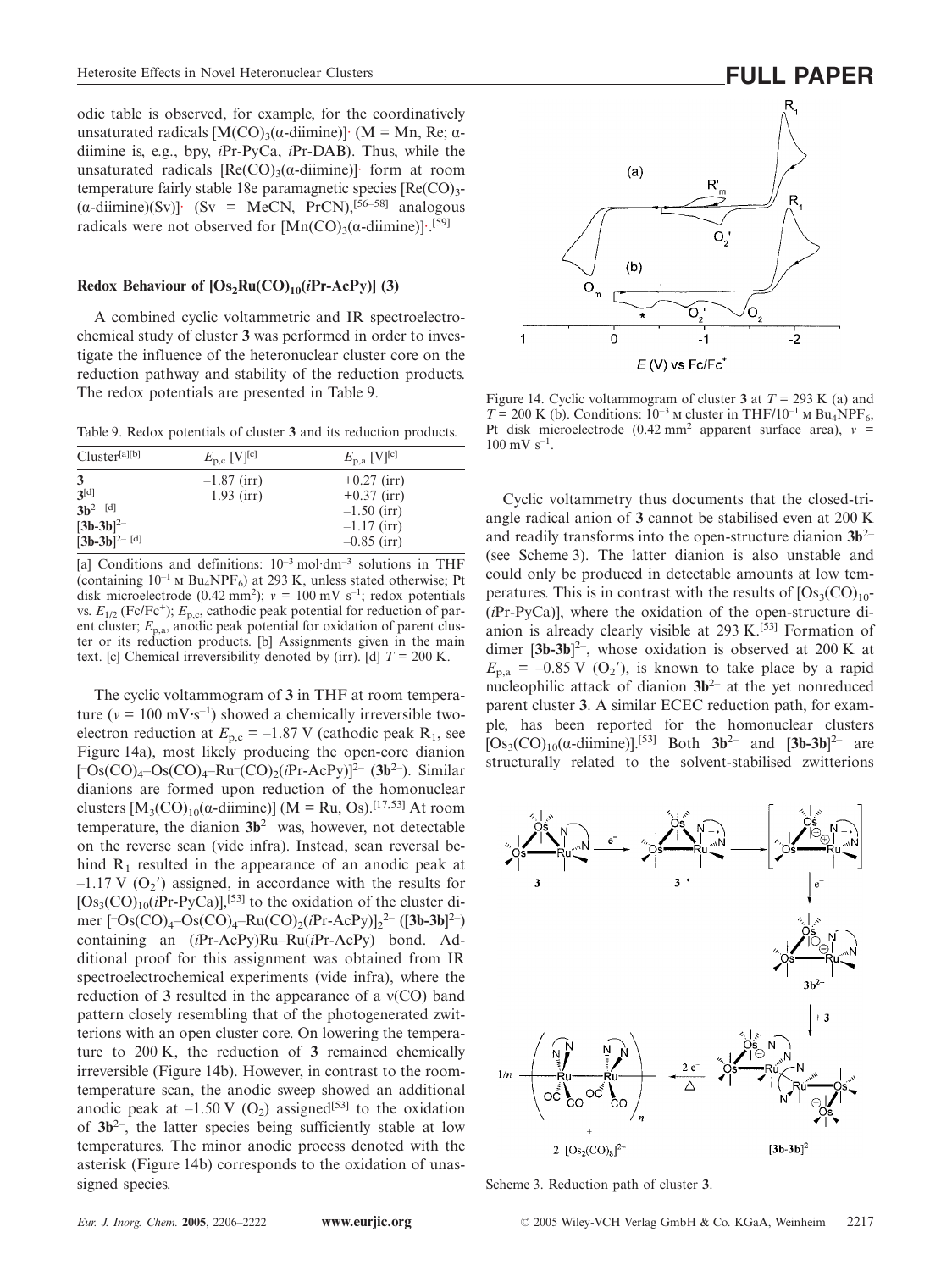$[$ <sup>-</sup>Os(CO)<sub>4</sub>-Os(CO)<sub>4</sub><sup>-+</sup>Ru(Sv)(CO)<sub>2</sub>(*i*Pr-AcPy)], the photoproduct of **3** in coordinating solvents (Sv) (vide supra).

For completeness, the oxidation of cluster **3** at the potential  $E(O_m)$  is chemically irreversible, resulting in a secondary product reducible on the reverse cathodic scan at the potential  $E(\mathbf{R'}_{\text{m}})$ . These processes were not studied in detail.

In the course of corresponding IR spectroelectrochemical experiments, the reduction of **3** in THF at 250 K resulted in the appearance of transient  $v(CO)$  bands at 2049 (m), 2009 (m), 1991 (m), 1965 (s), 1942 (sh) and 1864 (m)  $cm^{-1}$ . similarly to the IR  $v(CO)$  spectrum reported for the opencore dimers  $[\text{-Ru(CO)<sub>4</sub>-Ru(CO)<sub>4</sub>-Ru(CO)<sub>2</sub>(\alpha\text{-dimine})]_2^2$  $(\alpha$ -diimine = 2,2'-bipyridine, 2,2'-bipyrimidine).<sup>[17]</sup> Accordingly, these bands are assigned to the heteronuclear analogue [<sup>-</sup>Os(CO)<sub>4</sub>-Os(CO)<sub>4</sub>-Ru(CO)<sub>2</sub>(*i*Pr-AcPy)]<sub>2</sub><sup>2-</sup> ([**3b-3b**]<sup>2-</sup>, Scheme 3). No IR bands attributable to the open-structure dianion **3b**2– were observed in the course of the reduction. This means that  $3b^{2-}$  is unstable on the spectroelectrochemical time scale at 250 K and readily reacts with the parent cluster **3** to form the dimer [**3b-3b**] 2–. Actually, the latter species was also unstable and converted into another carbonyl product absorbing at 1938 (s) and 1863 (s, br)  $cm^{-1}$ . In agreement with the literature<sup>[31]</sup> and the results for  $[Os<sub>3</sub>(CO)<sub>10</sub>(\alpha$ -diimine)],<sup>[60]</sup> this product is proposed to be the dinuclear complex  $[Os_2(CO)_8]^{2-}$ . As the highest-frequency  $v(CO)$  band of the corresponding  $[Ru_2(CO)_8]^{2-}$ complex is found at significantly lower wavenumber (Ru: 1930 cm<sup>-1</sup> vs. Os: 1940 cm<sup>-1</sup>),<sup>[31]</sup> the observation of  $[Os_2(CO)_8]^{2-}$  provides another evidence that the  $\alpha$ -diimine ligand in **3** is coordinated at ruthenium. Parallel to  $[Os_2(CO)_8]^{2-}$ , reduction of  $[3b-3b]^{2-}$  most likely results in the formation of the polymeric chain  $[Ru(CO)_{2}(iPr-AcPy)]_{n}$ , as indicated by the formation of a blue film at the working electrode and in its vicinity. Similar species are also formed as the ultimate reduction products of the clusters  $[M_3(CO)_{10}]$ ( $\alpha$ -diimine)] (M = Ru, Os), closely resembling [M(CO)<sub>2</sub>-(bpy)]*n*, generated by electrochemical reduction of mononuclear complexes  $trans(Cl)$ -[M(CO)<sub>2</sub>(bpy)(Cl)<sub>2</sub>].<sup>[61–64]</sup>

The interest in these open-chain polymers  $[M(CO)<sub>2</sub>(\alpha$ diimine) $]_n$  (M = Ru, Os) mainly derives from their electrocatalytic activity towards reduction of carbon dioxide.<sup>[63,65–67]</sup>

From the DFT results (Table 5, Figure 6) it is clear that the LUMO of cluster **3** is for about 65% the lowest  $\pi^*(iPr$ -AcPy) orbital. Further, the LUMO has also got a nonnegligible  $\sigma^*(Ru-Os2)$  character. Single occupation of this orbital is therefore expected to result in largely  $\alpha$ -diiminelocalised radical anion **3·**– with a weakened Ru–Os2 bond. This bond becomes readily cleaved, similar to the photoreactivity of cluster **3** (vide supra). While the photochemical cleavage is promoted by the partial  $\sigma\sigma^*$  character of the excited state, the driving force behind the electrochemical cleavage is probably the pronounced donor nature of the singly reduced *i*Pr-AcPy ligand in 3<sup>-</sup> causing strong polarisation of the Ru–Os2 bond nearly perpendicular to the *i*Pr-AcPy plane. Unlike the corresponding homonuclear clusters  $[Os<sub>3</sub>(CO)<sub>10</sub>(iPr-PyCa)<sup>[53]</sup>$  and  $[Ru<sub>3</sub>(CO)<sub>8</sub>(\mu-CO)<sub>2</sub>(\alpha-di-  
10]$ imine)]<sup>[17]</sup> [ $\alpha$ -diimine = 2,2'-bipyridine (bpy), 4,4'-dimethyl2,2-bipyridine (dmb), 2,2-bipyrimidine (bpym)] forming fairly stable radical anions at moderately low temperatures, the reduction of **3** remains chemically irreversible even at 200 K. A comparison of the reduction potentials of the homonuclear  $[M_3(CO)_{10}(\alpha$ -diimine)] clusters  $(M = Os<sub>1</sub>^{[68]}$ Ru<sup>[17]</sup>) with that of **3** (-1.87 V) reveals that the π-acceptor capacity of the *i*Pr-AcPy ligand in **3** is similar to that of bpy (–1.85 V,  $M = Os$ , Ru) and dmb (–1.91 V,  $M = Ru$ ). This implies that the higher reactivity of radical anions **3·**– is not due to a limited donor power of the reduced *i*Pr-AcPy ligand but, probably, has its origin in the weak heterometallic Os2–Ru(*i*Pr-AcPy) bond.

Just as for the corresponding  $[Os<sub>3</sub>(CO)<sub>10</sub>(iPr-PyCa)]$  cluster,[53] no open-structure dianions were detected by IR spectroscopy on the spectroelectrochemical time scale of minutes at  $250$  K, the dimer  $[3b-3b]^2$  being the initially observed reduction product. The triangular open-structure units in dimer [**3b-3b**] 2– undergo fragmentation and linear chains  $[Ru(CO)<sub>2</sub>(iPr-AcPy)]<sub>n</sub>$  are ultimately formed, together with the dinuclear complex  $[Os_2(CO)_8]^{2-}$ .

# **Conclusions**

Crystal structures of the novel clusters  $[Os_2Ru(CO)_{11}$ - $(PPh<sub>3</sub>)$ ] (2) and  $[Os<sub>2</sub>Ru(CO)<sub>10</sub>(iPr-AcPy)]$  (3) clearly reveal, in agreement with DFT calculations on several structural isomers, that both PPh<sub>3</sub> and *i*Pr-AcPy prefer coordination at the ruthenium site of  $[Os<sub>2</sub>Ru(CO)<sub>12</sub>]$  (1). The Os2–Ru-(*i*Pr-AcPy) bond in cluster **3** is weaker than the corresponding metal–metal( $\alpha$ -diimine) bonds in the homonuclear  $[Os<sub>3</sub>(CO)<sub>10</sub>(iPr-AcP<sub>V</sub>)]$  and doubly CO-bridged triruthenium analogues. This factor contributes to the observed differences in the photo- and electrochemical reactivity of cluster **3** compared to the homonuclear cores; although, the general course of the photo- and redox reactions remains unchanged.

Regarding the photochemical formation of biradical and zwitterionic photoproducts, cluster **3** closely resembles its homonuclear analogue  $[Os<sub>3</sub>(CO)<sub>10</sub>(iPr-AcPy)]$ . In weakly coordinating 2-ClBu, the lowest σπ\* excited state decays with a lifetime of approximately 10 ps, resulting in the formation of solvent-stabilised biradicals. In contrast to its triosmium analogue, irradiation of **3** in coordinating solvents exclusively results in heterolytic splitting of the Os2–Ru(*i*Pr-AcPy) bond, producing solvent-stabilised zwitterions. Interestingly, the lifetimes of the biradical- and zwitterionic photoproducts of cluster **3** are significantly shorter than their triosmium counterparts. This difference results most likely from a lower tendency of the coordinatively unsaturated  $+Ru(CO)_{2}(iPr-AcPy^{-10})$  moieties in the photoproducts to bind a Lewis base. Electrochemically, the influence of the weak Os2–Ru( $\alpha$ -diimine) bond is clearly reflected in the low stability of the radical anions initially formed by one-electron reduction of **3**.

In general, the combination of experimental photo- and electrochemical techniques together with the theoretical support from DFT calculations have provided a good in-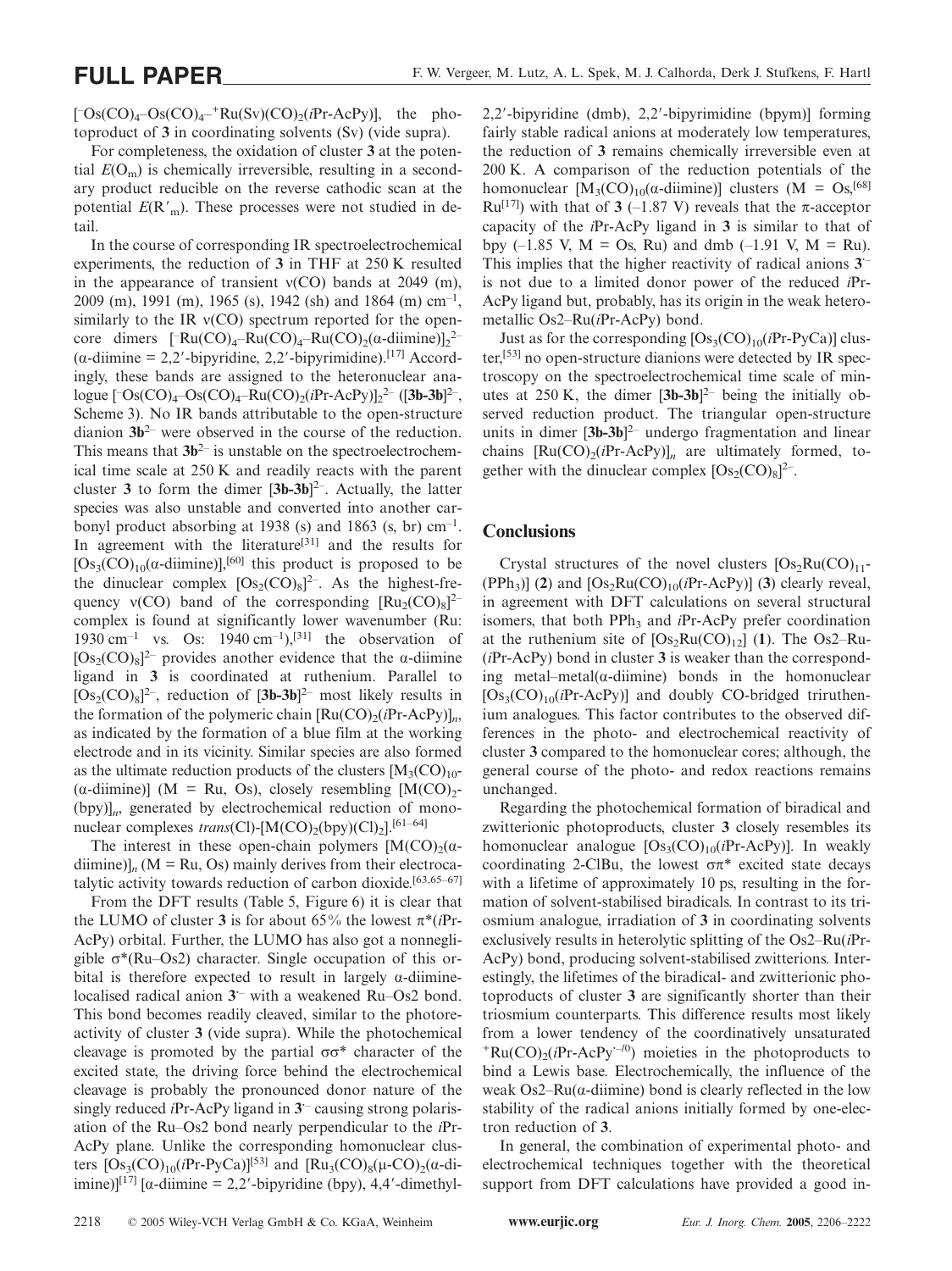sight into the bonding properties of  $[Os<sub>2</sub>Ru(CO)<sub>10</sub>(iPr-$ AcPy)]. Although the incorporation of a Ru centre into the cluster core does not induce drastic changes in the photoand electrochemical reactivity pattern in comparison with the triosmium derivative, more pronounced heterosite effects may, for example, be expected for mixed-metal clusters combining transition metal centres from different groups of the periodic Table (e.g.,  $Os<sub>2</sub>Pt$ ,  $Os<sub>2</sub>Rh$ ).

# **Experimental Section**

**Materials and Preparations:** Solvents of analytical grade [Acros: acetone, acetonitrile (MeCN), dichloromethane (CH<sub>2</sub>Cl<sub>2</sub>), hexane, tetrahydrofuran (THF); Aldrich: 2-Chlorobutane (2-ClBu); Merck: pyridine] were dried with sodium wire (hexane), sodium/benzophenone (THF),  $CaSO_4$  (acetone) and  $CaH_2$  (MeCN,  $CH_2Cl_2$ , 2-ClBu, pyridine) and freshly distilled under nitrogen prior to use. [Ru<sub>3</sub>- $(CO)_{12}$ ,  $[Os<sub>3</sub>(CO)<sub>12</sub>]$  (Strem Chemicals), PPh<sub>3</sub>, Br<sub>2</sub> (Aldrich), ferrocene (BDH) and NH<sub>3</sub> (Praxair) were used as received. Trimethvlamine *N*-oxide, Me<sub>3</sub>NO<sup></sup>·2H<sub>2</sub>O (Janssen), was dehydrated before use by vacuum sublimation. The supporting electrolyte  $Bu_4NPF_6$ (Aldrich) was recrystallised twice from ethanol and dried in vacuo at 350 K overnight. Neutral aluminium oxide 90 (70–230 mesh, Merck) and silica 60 (70–230 mesh, Merck) for column chromatography were activated by heating in vacuo at 450 K overnight and stored under N<sub>2</sub>. Preparative TLC was performed on Silica Gel G plates  $(20 \times 20 \text{ cm}, 1 \text{ }\mu\text{m}, \text{Analtech})$ .

**Synthetic Procedures:** All syntheses were performed under dry nitrogen, using standard Schlenk techniques. The preparation of  $Na<sub>2</sub>$  $[Ru(CO)<sub>4</sub>]$  and the consecutive coupling with  $[Os<sub>2</sub>(CO)<sub>8</sub>(Br)<sub>2</sub>]$  were performed on a high-vacuum line at reduced pressure ( $\approx 10^{-4}$  Pa).  $[Os_3(CO)_{12}(Br)_2]$ ,<sup>[69]</sup>  $[Os_2(CO)_8(Br)_2]$ <sup>[30]</sup> and Na<sub>2</sub>[Ru(CO)<sub>4</sub>]<sup>[31]</sup> were prepared by modified literature procedures.  $[Os_2Ru(CO)_{11}(MeCN)]$ and  $[Os_2Ru(CO)_{10}(MeCN)_2]$  were prepared by similar procedures as used by Foulds et al. for the syntheses of  $\left[\text{Ru}_3(\text{CO})_{12-n}\right]$  $(MeCN)<sub>n</sub>$ ] ( $n = 1, 2$ ).<sup>[70]</sup> Both clusters were prepared in situ and only characterised by IR spectroscopy (vide infra).

**Synthesis of**  $[Os<sub>3</sub>(CO)<sub>12</sub>(Br)<sub>2</sub>]$ **:** In a typical experiment, a solution of  $[Os<sub>3</sub>(CO)<sub>12</sub>]$  (500 mg, 0.55 mmol) in CH<sub>2</sub>Cl<sub>2</sub> (350 mL) was heated to reflux for 20 min. After addition of  $Br_2$  (40  $\mu$ L, 0.78 mmol) the solvent was immediately removed in vacuo. The pale yellow residue was dissolved in  $CH_2Cl<sub>2</sub>/hexane$ , 1:4 (400 mL) and precipitated at 190 K. The product was obtained as a pale yellow powder  $(412 \text{ mg}, 70\%)$  and used in the synthesis of  $[Os_2(CO)_8(Br)_2]$  without further purification. IR  $(CH_2Cl_2)$ : ν  $[v(CO)] = 2149$  (vw), 2119 (s), 2062 (vs, br), 2030 (s), 2002 (w)  $cm^{-1}$ .

**Synthesis of**  $[Os_2(CO)_8(Br)_2]$ **:** A solution of  $[Os_3(CO)_{12}(Br)_2]$ (350 mg, 0.33 mmol) in CH<sub>2</sub>Cl<sub>2</sub> (60 mL) was heated at 323 K to dissolve all starting material. After cooling to room temperature,  $Br<sub>2</sub>$  (14.5 µL, 0.28 mmol) was added and the solution was irradiated with a 125 W high-pressure Hg lamp using a  $\lambda > 420$  nm cut-off filter. The reaction was monitored by IR spectroscopy and irradiation was stopped when no further increase of the product ν(CO) bands was observed (ca. 85 % conversion). After removal of the solvent in vacuo, the crude yellow product was extracted with hexane  $(5 \times 10 \text{ mL})$ . The combined fractions were filtered and the solvents evaporated to dryness. The remaining solid was redissolved in hexane containing a few drops of  $CH<sub>2</sub>Cl<sub>2</sub>$  and precipitated at 270 K. The product was obtained as a pale yellow powder (86 mg,

40%). IR (hexane):  $\tilde{v}$  [v(CO)] = 2118 (s), 2079 (vs), 2067 (s), 2063 (vs), 2052 (s), 2031 (s) cm<sup>-1</sup>.

**Synthesis of Na<sub>2</sub>[Ru(CO)<sub>4</sub>] and**  $[Os_2Ru(CO)_{12}]$  **(1): Two reaction** vessels, equipped with Rotaflo® stopcocks and connected by a glass frit, were placed on a standard high-vacuum line. Under a continuous N<sub>2</sub> flow,  $[Os_2(CO)_8(Br)_2]$  (200 mg, 0.26 mmol) was placed in one of the vessels while the other one contained  $\text{[Ru}_{3}(\text{CO})_{12}\text{]}$ (55.8 mg, 0.087 mmol) and metallic sodium (12 mg, 0.52 mmol). Anhydrous  $NH_3$  (ca. 25 mL) was condensed in a separate vessel onto metallic sodium and frozen, using a liquid nitrogen bath. After closing the vessel containing  $[Os_2(CO)_8(Br)_2]$ , NH<sub>3</sub> was distilled under vacuum onto the sodium/ $\text{[Ru}_3(\text{CO})_{12}\text{]}$  mixture. Using an acetone/dry ice bath, the solution was slowly warmed to 235 K and stirred vigorously until the characteristic blue Na/NH<sub>3</sub> solution transformed into a yellow solution containing a white precipitate. This usually required about 30 minutes of reaction time. The mixture was stirred for another 30 minutes and remaining sodium, which splashed on the walls of the flask, was washed down by cold spotting with glass wool drenched with liquid nitrogen. After 1 h,  $NH<sub>3</sub>$  was evaporated by further warming to 260 K and the remaining cream-coloured solid was dried under high-vacuum conditions for another 3.5 h at this temperature.  $Na<sub>2</sub>[Ru(CO)<sub>4</sub>]$  was then dissolved on the vacuum line in THF that had been pre-dried with sodium/benzophenone and thoroughly degassed in four consecutive freeze-pump-thaw cycles. The pale yellow solution was degassed once more to remove the last traces of ammonia. Finally, the THF solution was warmed to 273 K and added to  $[Os_2(CO)<sub>8</sub>$ - $(Br)$ <sup>2</sup> by filtration through the frit connecting the reaction vessels. Upon mixing, the solution turned red and gas was evolving. The solution was stirred overnight at 293 K, followed by evaporation of the solvent. Purification of the crude product was established by column chromatography (activated neutral alumina, hexane/  $CH<sub>2</sub>Cl<sub>2</sub>$  gradient elution). After precipitation from THF at 190 K, the product was obtained as a yellow powder in yields varying between 86 and 135 mg (40–63% based on  $[Os_2(CO)_8(Br)_2]$ ), depending on the quality of  $Na<sub>2</sub>[Ru(CO)<sub>4</sub>]$  (vide supra). IR (hexane):  $\tilde{v}$  [v(CO)] = 2068(s), 2036 (s), 2015 (m), 2004 (m) cm<sup>-1</sup>. UV/Vis (CH<sub>2</sub>Cl<sub>2</sub>):  $\lambda = 280$  (sh), 329, 382 (sh) nm. MS (FD):  $m/z = 817$  $[M]^+$  (calcd. 817.8). MS (EI):  $m/z = [M^+ - nCO]$  ( $n = 0-12$ ).

**Synthesis of**  $[Os_2Ru(CO)_{11}(PPh_3)]$  **(2):** Me<sub>3</sub>NO (5.5 mg, 0.07 mmol) in MeCN (2 mL) was added to a solution of  $[Os_2Ru(CO)_{12}]$  (30 mg, 0.04 mmol) in THF (25 mL) at 200 K. After stirring the mixture for approximately 30 minutes, IR spectra revealed almost complete conversion to  $[Os_2Ru(CO)_{11}(MeCN)]$ . After addition of PPh<sub>3</sub> (10.6 mg, 0.04 mmol), the solution was warmed to room temperature. As IR spectra showed hardly any conversion after 60 minutes, additional PPh<sub>3</sub> was added  $(5.2 \text{ mg}, 0.02 \text{ mmol})$  and the solution was stirred for two days in the dark. After removal of the solvent in vacuo, the residue was loaded on a silica 60 column packed in hexane. Gradient elution with hexane/THF resulted in the clean separation of three (yellow, orange and red) mobile bands. The yellow fraction was further purified by preparative TLC to remove free PPh<sub>3</sub>. Recrystallisation of the yellow residue from petroleum ether 40–60 at 250 K yielded orange crystals of cluster **2** (15 mg,  $40\%$ ). On the basis of their IR spectra, the orange and red fractions likely contained higher substituted compounds, but no detailed characterization of the mixtures was attempted.

**[Os<sub>2</sub>Ru(CO)<sub>11</sub>(MeCN)]:** IR (CH<sub>2</sub>Cl<sub>2</sub>):  $\tilde{v}$  [v(CO)] = 2104 (w), 2050 (vs), 2040 (vs), 2019 (s, sh), 2008 (vs), 1984 (m)  $cm^{-1}$ .

**[Os<sub>2</sub>Ru(CO)<sub>11</sub>(PPh<sub>3</sub>)] (2):** IR (CH<sub>2</sub>Cl<sub>2</sub>):  $\tilde{v}$  [v(CO)] = 2107 (m), 2054 (s), 2033 (s), 2017 (vs), 1999 (m), 1988 (m), 1977 (m), 1957 (w) cm–1. <sup>1</sup> H NMR (300 MHz, CDCl3, 293 K): *δ* = 7.35 (m, 15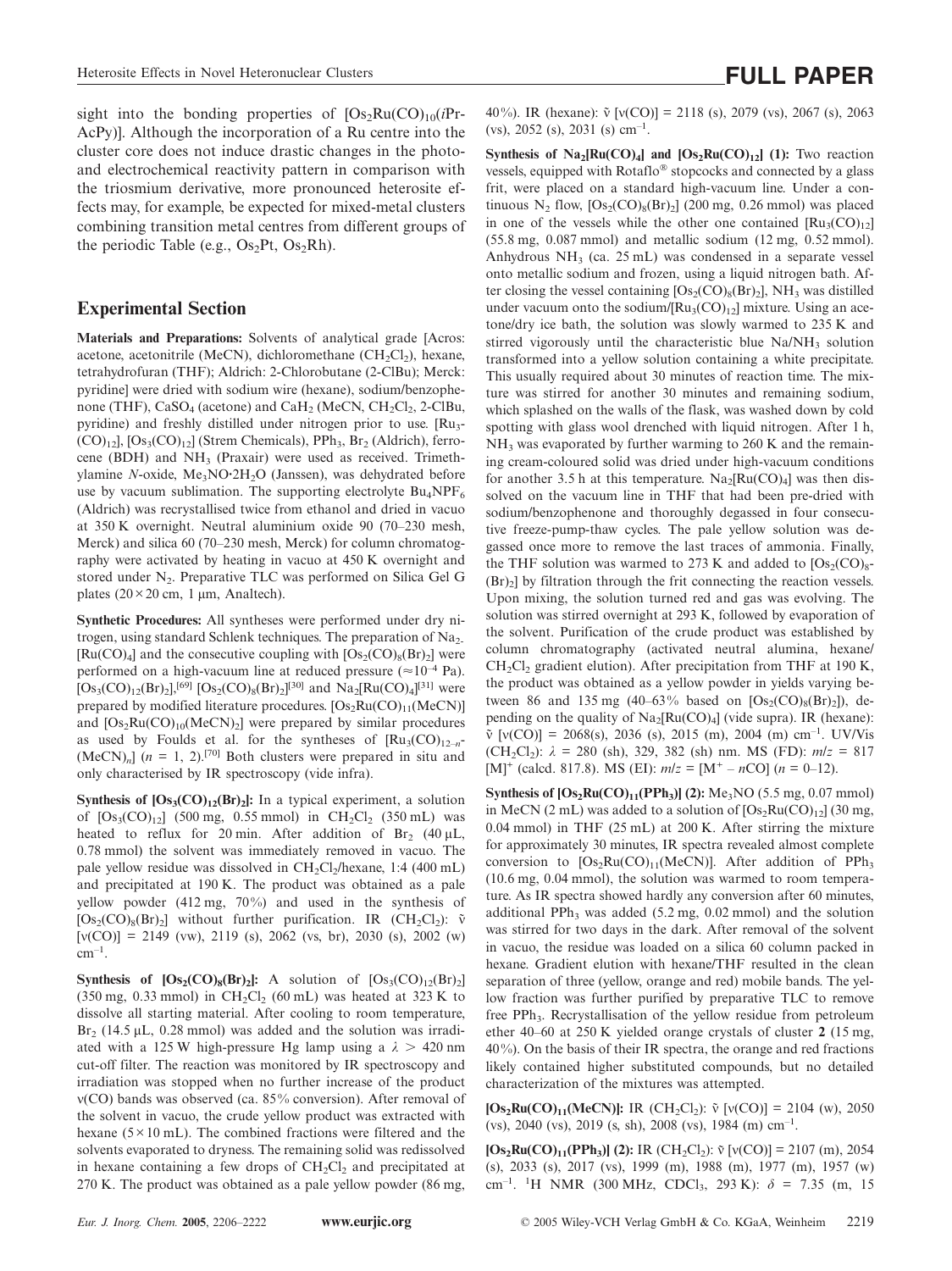H) ppm.  ${}^{31}P\{H\}$  NMR (300 MHz, CDCl<sub>3</sub>, 293 K):  $\delta$  = 29.6 ([Os<sub>2</sub>- $Ru(CO)_{11}(PPh_3)]$ , -0.8 ( $[Os_3(CO)_{11}(PPh_3)]$ ) ppm (ratio ca. 2:1). MS (FD):  $m/z = 1142$  [M]<sup>+</sup> (M = [Os<sub>3</sub>(CO)<sub>11</sub>(PPh<sub>3</sub>)]) (calcd. 1141.9), 1054 [M]<sup>+</sup> (M = [Os<sub>2</sub>Ru(CO)<sub>11</sub>(PPh<sub>3</sub>)]) (calcd. 1053.9) (ratio ca.1:2).

**Synthesis of**  $[Os_2Ru(CO)_{10}(iPr-AcPv)]$  **(3):** To a solution of  $[Os_2-AcPv]$  $Ru(CO)_{11}(MeCN)$ ] at 270 K, freshly prepared from  $[Os_2Ru(CO)_{12}]$  $(100 \text{ mg}, 0.12 \text{ mmol})$  and  $\text{Me}_3\text{NO}$   $(18.6 \text{ mg}, 0.25 \text{ mmol})$ , a solution of Me<sub>3</sub>NO (13.5 mg, 0.18 mmol) in  $CH<sub>2</sub>Cl<sub>2</sub>$  was added dropwise. After stirring for 45 minutes IR spectra revealed  $[Os<sub>2</sub>Ru(CO)<sub>10</sub>$ -(MeCN)2] as the main product. After addition of *i*Pr-AcPy (200 mg, 1.2 mmol) the solution was stirred overnight while warming to room temperature. Purification of the crude product over silica using 2:3 hexane/THF as eluent gave  $[Os_2Ru(CO)_{10}(iPr-$ AcPy)] as a purple powder (34 mg, 30%). Crystals were grown by slow diffusion of hexane into a saturated solution of  $[Os_2Ru-$ (CO)10(*i*Pr-AcPy)] in THF.

**[Os<sub>2</sub>Ru(CO)<sub>10</sub>(MeCN)<sub>2</sub>]:** IR (CH<sub>2</sub>Cl<sub>2</sub>):  $\tilde{v}$  [v(CO)] = 2079 (w), 2019 (vs), 1984 (s), 1958 (m)  $cm^{-1}$ .

**[Os<sub>2</sub>Ru(CO)<sub>10</sub>(***i***Pr-AcPy)] (3):** IR (THF):  $\tilde{v}$  [ $v$ (CO)] = 2082 (m), 2028 (vs), 2002 (vs), 1990 (s), 1979 (s), 1962 (m), 1956 (sh), 1907 (w) cm<sup>-1</sup>. <sup>1</sup>H NMR (300 MHz, CDCl<sub>3</sub>, 293 K) {for numbering scheme see Figure 1; asterisks denote signals due to  $[Os<sub>3</sub>(CO)<sub>10</sub>(iPr-$ AcPy)] (ca.10–15%)}:  $\delta = 9.50^*$  (d, 1 H), 9.23 (d, <sup>3</sup>J<sub>H,H</sub> = 4.5 Hz, 1 H, H<sup>6</sup>), 8.04 (d,  ${}^{3}J_{\text{H,H}} = 8.1 \text{ Hz}$ , 1 H, H<sup>3</sup>), 8.02\* (d, 1 H), 7.91  $(dd, {}^{3}J_{\text{H,H}} = 8.1, {}^{3}J_{\text{H,H}} = 7.5 \text{ Hz}, 1 \text{ H}, \text{H}^{4}$ ), 7.86\* (dd, 1 H), 7.25  $(dd, {}^{3}J_{\text{H,H}} = 7.5, {}^{3}J_{\text{H,H}} = 5 \text{ Hz}, 1 \text{ H}, \text{H}^{5}$ ),  $7.11^{*}$  (dd, 1 H), 4.44<sup>\*</sup>  $(m, 1 H)$ , 3.73  $(m, 1 H, CH(CH_3)$ , 2.66 (s, 3 H, N=C–C $H_3$ ), 1.40  $[d, {}^{3}J_{H,H} = 4.8 \text{ Hz}, 6 \text{ H}, \text{CH}(CH_3)_2] \text{ ppm}. \text{ MS (FAB<sup>+</sup>): } m/z = 986.9$  $[M + H]^{+}$ –CO (M = [Os<sub>3</sub>(CO)<sub>10</sub>(*i*Pr-AcPy)]), 957.9 [M + H]<sup>+</sup> – 2CO (M =  $[Os<sub>3</sub>(CO)<sub>10</sub>(iPr-AcPy)]$ ), 925.91 [M + H]<sup>+</sup> (M =  $[Os<sub>2</sub>$ - $Ru(CO)_{10}(iPr-AcPy)$ ]) (calcd. 925.89),  $[M + H]^{+}$ –*n*CO (*n* = 1–10)  $(M = [Os<sub>2</sub>Ru(CO)<sub>10</sub>(iPr-AcPy)]$ .

**X-ray Crystal Structure Determinations of Clusters 2 and 3:** Intensities were measured with a Nonius KappaCCD diffractometer with rotating anode (Mo- $K_{\alpha}$ ,  $\lambda = 0.71073 \text{ Å}$ ) at a temperature of 150(2) K up to a resolution of  $(\sin \theta/\lambda) = 0.65 \text{ Å}^{-1}$ . The structures were solved with Patterson methods (DIRDIF-97)<sup>[71]</sup> and refined with the programme SHELXL-97<sup>[72]</sup> against  $F<sup>2</sup>$  of all reflections. Non-hydrogen atoms were refined freely with anisotropic displacement parameters, and hydrogen atoms as rigid groups. The drawings, structure calculations, and checking for higher symmetry were performed with the programme PLATON.[73] The ruthenium sites in both structures were partially occupied by osmium atoms. The ruthenium and the corresponding osmium atoms were constrained to the same coordinates and the same anisotropic displacement parameters. Then the partial occupancies were refined with the criterion that the total occupancy remains 1.0.

 $[Os<sub>2</sub>Ru(CO)<sub>11</sub>(PPh<sub>3</sub>)]$  (2):  $C<sub>29</sub>H<sub>15</sub>O<sub>11</sub>Os<sub>2.36</sub>PRu<sub>0.64</sub>; Fw = 1083.94;$ yellow plates,  $0.36 \times 0.21 \times 0.12$  mm<sup>3</sup>; monoclinic, space group *C*2/*c* (no. 15); cell parameters:  $a = 21.9824(1)$ ,  $b = 16.0859(1)$  Å,  $c = 17.2605(1)$  Å;  $\beta = 103.7064(3)$ °;  $V = 5929.62(6)$  Å<sup>3</sup>;  $Z = 8$ ;  $\rho =$ 2.428 g cm<sup>-3</sup>;  $F(000) = 3996$ ; 55381 reflections were measured, 6811 reflections were unique ( $R_{int} = 0.0519$ ). An analytical absorption correction was applied ( $\mu = 10.526$  mm<sup>-1</sup>, 0.08–0.39 transmission). 398 Refined parameters, no restraints. *R* (obsd. refl.):  $R_1 = 0.0196$ ,  $wR_2 = 0.0425$ . *R* (all data):  $R_1 = 0.0230$ ,  $wR_2 = 0.0434$ . Weighting scheme  $w = 1/[\sigma^2(F_0^2) + (0.0165P)^2 + 11.6188P]$ , where  $P = (F_0^2 +$  $2F_c^2/3$ . GoF = 1.110. Residual electron density between -0.92 and  $0.75 \text{ e}/\text{\AA}^3$ .

 $[Os_2Ru(CO)_{10}(iPr-AcPy)]$  (3):  $C_{20}H_{14}N_2O_{10}Os_{2,11}Ru_{0.89}$ ;  $Fw =$ 933.61; red needles,  $0.39 \times 0.03 \times 0.03$  mm<sup>3</sup>; monoclinic, space

group  $P2_1/c$  (no. 14); cell parameters:  $a = 9.1117(1)$ ,  $b =$ 13.9915(1) Å, *c* = 20.7504(2) Å; *β* = 113.6862(4)°; *V* = 2422.54(4)  $\AA^3$ ; *Z* = 4;  $\rho$  = 2.560 g cm<sup>-3</sup>; *F*(000) = 1710. 43532 reflections were measured, 5551 reflections were unique  $(R<sub>int</sub> = 0.0740)$ . An analytical absorption correction was applied ( $\mu$  = 11.644 mm<sup>-1</sup>, 0.20–0.78 transmission). 320 refined parameters, no restraints. *R* (obsd. refl.):  $R_1 = 0.0277$ ,  $wR_2 = 0.0419$ . *R* (all data):  $R_1 = 0.0510$ ,  $wR_2 = 0.0460$ . Weighting scheme  $w = 1/[\sigma^2 (F_o^2) + (0.0147P)^2]$ , where  $P = (F_o^2 + 2F_c^2)/3$ . GoF = 0.996. Residual electron density between  $-0.95$  and 1.01 e/ $\AA$ <sup>3</sup>.

CCDC-258240 (for **2**) and -258241 (for **3**) contain the supplementary crystallographic data for this paper. These data can be obtained free of charge from The Cambridge Crystallographic Data Centre via www.ccdc.cam.ac.uk/data\_request/cif.

**Spectroscopic Measurements:** Electronic absorption spectra were recorded with a Hewlett–Packard 8453 diode-array spectrophotometer and FT-IR spectra with a Bio-Rad FTS-7 (16 scans at  $2 \text{ cm}^{-1}$ ) resolution) spectrometer. Rapid-scan FT-IR spectra were measured with a Bio-Rad FTS-60A spectrometer (equipped with a dualsource rapid-scan 896 interferometer and a liquid-nitrogen cooled MCT detector) after excitation of the sample by the 514.5 nm line of a Spectra Physics Model 2016 argon-ion laser. <sup>1</sup>H and <sup>31</sup>P{H} NMR spectra were recorded with a Bruker AMX 300 spectrometer. Field Desorption (FD), Fast Atom Bombardment (FAB) and Electron Impact (EI) mass spectra were collected with a JEOL JMS SX/SX102A four-sector mass spectrometer. For synthetic purposes, a Philips HPK 125-W high-pressure Hg lamp, equipped with appropriate cut-off filters to select the desired wavelength region, served as a light source.

**Photochemistry:** All photochemical samples were prepared under nitrogen, using standard inert-gas techniques, and cluster concentrations typically between  $10^{-3}$ – $10^{-4}$  mol·dm<sup>-3</sup>. Nanosecond transient absorption (ns TA) spectra were obtained by irradiating the samples with 2 ns pulses of the 532 nm line (typically 5 mJ pulse<sup>-1</sup>) of a tunable (420–710 nm) Coherent Infinity XPO laser and using a high-power EG&G FX-504 Xe lamp as probe light.<sup>[17]</sup> Nanosecond flash photolysis transient kinetics were measured by irradiating the sample with 7 ns (FWHM) pulses of a Spectra Physics GCR-3 Nd:YAG laser (10 Hz repetition rate) and using a pulsed Xe lamp perpendicular to the laser beam as probe light. The excitation wavelength in this case (532 nm) was obtained by frequency doubling. The 450-W Xe lamp was equipped with a Müller Electronik MSP05 pulsing unit, giving pulses of 0.5 ms. A shutter, placed between the lamp and the sample, was opened for 10 ms to prevent photomultiplier fatigue. Suitable pre- and post-cut-off filters and band-pass filters were used to minimize both the probe light and scattered light from the laser. The sampling rate was kept at a relatively long time (10 s intervals) to prevent accumulation of possible photo-induced intermediates. The light was collected in an Oriel monochromator, detected by a P28 PMT (Hamamatsu), and recorded with a Tektronix TDS3052 (500 MHz) oscilloscope. The laser oscillator, Q-switch, lamp, shutter and trigger were externally controlled with a home made digital logic circuit, which allowed for synchronous timing. The absorption transient were plotted as  $\Delta A = \log(I_t/I_0)$  vs. time, where  $I_0$  is the monitoring light intensity prior to the laser pulse and  $I_t$  is the observed signal at delay time *t*.

Picosecond transient absorption (ps TA) spectra were recorded using the set-up installed at the University of Amsterdam.[16] Part of the 800 nm output of a Ti-sapphire regenerative amplifier  $(1 \text{ kHz}, 130 \text{ fs}, 1 \text{ mJ})$  was focussed into a H<sub>2</sub>O flow-through cell (10 mm; Hellma) to generate white light. The residual part of the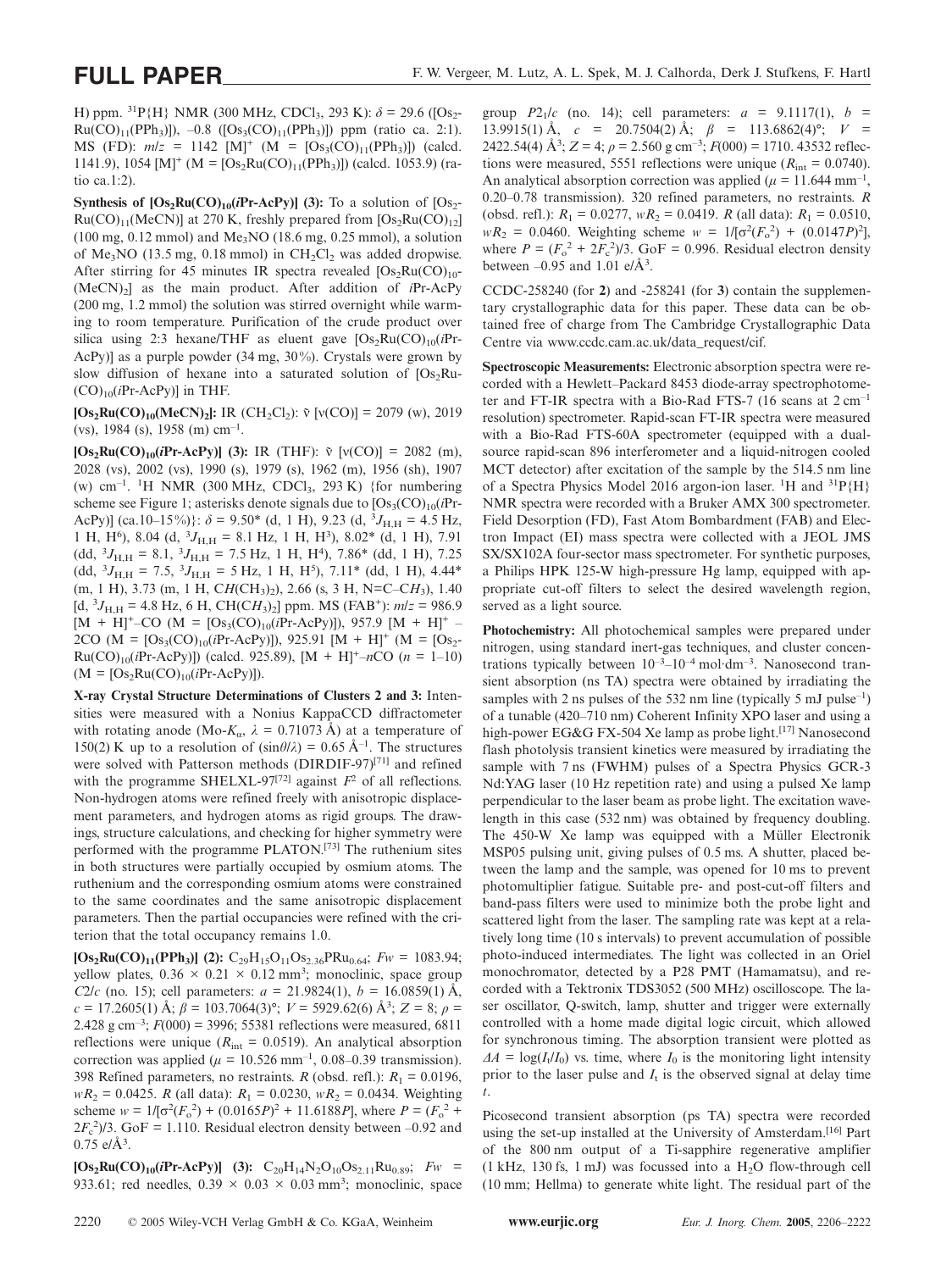800 nm fundamental was used to provide 505 nm (fourth harmonic of the 2020 OPA idler beam) excitation pulses with a general output of  $5 \mu J$  pulse<sup>-1</sup>. After passing through the sample, the probe beam was coupled into a 400 μm optical fibre and detected by a CCD spectrometer (Ocean Optics, PC2000). The chopper (Rofin Ltd., *f*  $= 10-20$  Hz), placed in the excitation beam, provided *I* and  $I_0$ , depending on the status of the chopper (open or closed). The excited state spectra were obtained by  $\Delta A = \log(I/I_0)$ . Typically two thousand excitation pulses were averaged to obtain the transient at a particular time delay.

**Electrochemistry:** Cyclic voltammograms (CV) of approximately  $10^{-3}$  M parent cluster in  $10^{-1}$  M Bu<sub>4</sub>NPF<sub>6</sub> electrolyte solution were recorded in a gas-tight, single-compartment, three-electrode cell equipped with platinum microdisc (apparent surface 0.42 mm<sup>2</sup>) working, coiled platinum wire auxillary and silver wire pseudo-reference electrodes. The cell was connected to a computer-controlled PAR Model 283 potentiostat. All redox potentials are reported against the ferrocene-ferrocenium (Fc/Fc<sup>+</sup>) redox couple.<sup>[74,75]</sup> IR spectroelectrochemical measurements at variable temperatures were performed with previously described optically transparent thinlayer electrochemical (OTTLE) cells<sup>[76,77]</sup> equipped with a platinum minigrid working electrode (32 wires/cm) and  $CaF<sub>2</sub>$  windows. The potential during these measurements was controlled by a PA4 potentiostat (EKOM, Czech Republic). In the spectroelectrochemical experiments, cluster concentrations of  $5 \times 10^{-3}$  mol·dm<sup>-3</sup> were used.

**Computational Details:** All density functional theory (DFT) calculations[78] were carried out with the Amsterdam Density Functional (ADF2000) programme.<sup>[37–43]</sup> Vosko, Wilk and Nusair's local exchange correlation potential was used.[79] Gradient-corrected geometry optimizations[80,81] were performed, using the Generalized Gradient Approximation (Becke's exchange<sup>[82]</sup> and Perdew's correlation[83,84] functionals). Relativistic effects were treated by the ZORA method<sup>[85]</sup> The core orbitals were frozen for Ru ( $[1-4]$ s,  $[2-$ 4]p, 3d), Os ([1–4]s, [2–4]p, [3–4]d), P ([1–2]s, 2p), and C, N, O (1s). Triple ζ Slater-type orbitals (STO) were used to describe the valence shells of H (1s), C and O (2s and 2p), P (3s and 3p), Ru (4d, 5s and 5p) and Os (4f, 5d, 6s). A set of polarization functions was added: H (single ζ, 2p, 3d), C, N, O (single ζ, 3d, 4f), P(single ζ, 3d, 4f), Ru (single ζ, 5p, 4f) and Os (single ζ, 6p, 5f). Full geometry optimizations were performed without any symmetry constraints on models based on the available crystal structures. The UV/Vis spectrum was calculated using the SWizard programme,<sup>[48]</sup> revision 3.7. The half-band widths,  $\Delta_{1/2,1}$ , were taken to be equal to 3000 cm–1, the default value of the programme. Three-dimensional representations of the orbitals were obtained with Molekel.[86]

Time-dependent DFT (TD-DFT)[87–89] calculations in the ADF implementation were used to determine the excitation energies. In all cases the ten lowest singlet-singlet excitation energies were calculated using the optimized geometries.

# **Acknowledgments**

A. Hearley (University of Cambridge, UK) is gratefully acknowledged for valuable discussions regarding the synthesis of  $[Os<sub>2</sub>]$  $Ru(CO)_{12}$ . This work was undertaken as part of the European collaborative COST project (D14/0001/99). Financial support was received by F. W. V. and F. H. from the Council for Chemical Sciences of the Netherlands Organization for Scientific Research (CW-NWO, project No. 348–032).

[1] R. D. Adams, in *Comprehensive Organometallic Chemistry II*, vol. 10, Pergamon, New York, **1995**.

- [2] W. L. Gladfelter, G. L. Geoffroy, *Adv. Organomet. Chem.* **1980**, *18*, 207–273.
- [3] D. A. Roberts, G. L. Geoffroy, in *Comprehensive Organometallic Chemistry*, vol. 6, Pergamon, Oxford, **1982**.
- [4] S. M. Waterman, N. T. Lucas, M. G. Humphrey, *Adv. Organomet. Chem.* **2000**, *46*, 47–143.
- [5] P. Braunstein, J. Rosé, in *Catalysis by Di- and Polynuclear Metal Cluster Complexes* (Eds.: R. D. Adams, F. A. Cotton), Wiley-VCH, New York, **1998**, pp. 443–508.
- [6] P. Braunstein, J. Rosé, in *Comprehensive Organometallic Chemistry II*, vol. 10, Pergamon, New York, **1995**.
- [7] R. D. Adams, T. S. Barnard, Z. Li, W. Wu, J. H. Yamamoto, *J. Am. Chem. Soc.* **1994**, *116*, 9103–9113.
- [8] M. A. Aubart, L. H. Pignolet, *J. Am. Chem. Soc.* **1992**, *114*, 7901–7903.
- [9] S. Attali, R. Mathieu, *J. Organomet. Chem.* **1985**, *291*, 205– 211.
- [10] I. Ojima, Z. Zhang, *J. Org. Chem.* **1988**, *53*, 4422–4425.
- [11] L. J. Farrugia, in *Comprehensive Organometallic Chemistry II*, vol. 10, Pergamon, New York, **1995**.
- [12] J. Nijhoff, M. J. Bakker, F. Hartl, D. J. Stufkens, W.-F. Fu, R. van Eldik, *Inorg. Chem.* **1998**, *37*, 661–668.
- [13] J. Nijhoff, F. Hartl, D. J. Stufkens, J. Fraanje, *Organometallics* **1999**, *18*, 4380–4389.
- [14] J. Nijhoff, M. J. Bakker, F. Hartl, D. J. Stufkens, *J. Organomet. Chem.* **1999**, *572*, 271–281.
- [15] M. J. Bakker, F. Hartl, D. J. Stufkens, O. S. Jina, X.-Z. Sun, M. W. George, *Organometallics* **2000**, *19*, 4310–4319.
- [16] F. W. Vergeer, C. J. Kleverlaan, D. J. Stufkens, *Inorg. Chim. Acta* **2002**, *327*, 126–133.
- [17] F. W. Vergeer, M. J. Calhorda, P. Matousek, M. Towrie, F. Hartl, *Dalton Trans.* **2003**, 4084–4099.
- [18] M. J. Calhorda, E. Hunstock, L. F. Veiros, F. Hartl, *Eur. J. Inorg. Chem.* **2001**, 223–231.
- [19] M. J. Calhorda, P. J. Costa, F. Hartl, F. W. Vergeer, *C. R. Chimie* **2005**, in the press.
- [20] E. Hunstock, C. Mealli, M. J. Calhorda, J. Reinhold, *Inorg. Chem.* **1999**, *38*, 5053–5060.
- [21] E. Hunstock, M. J. Calhorda, P. Hirva, T. A. Pakkanen, *Organometallics* **2000**, *19*, 4624–4628.
- [22] G. A. Battiston, G. Bor, U. K. Dietler, S. F. A. Kettle, R. Rossetti, G. Sbrignadello, P. L. Stanghellini, *Inorg. Chem.* **1980**, *19*, 1961–1973.
- [23] R. P. Ferrari, G. A. Vaglio, M. Valle, *J. Chem. Soc., Dalton Trans.* **1978**, 1164–1166.
- [24] B. F. G. Johnson, R. D. Johnston, J. Lewis, I. G. Williams, P. A. Kilty, *Chem. Commun.* **1968**, 861–862.
- [25] J. R. Fox, W. L. Gladfelter, G. L. Geoffroy, *Inorg. Chem.* **1980**, *19*, 2574–2578.
- [26] H. Remita, R. Derai, M.-O. Delcourt, *Radiat. Phys. Chem.* **1991**, *37*, 221–225.
- [27] J. R. Moss, W. A. G. Graham, *J. Chem. Soc., Dalton Trans.* **1977**, 89–94.
- [28] B. F. G. Johnson, R. D. Johnston, P. L. Josty, J. Lewis, I. G. Williams, *Nature* **1967**, *213*, 901–902.
- [29] B. F. G. Johnson, R. D. Johnston, J. Lewis, *J. Chem. Soc., A* **1969**, 792–797.
- [30] J. R. Moss, M. L. Niven, E. E. Sutton, *Inorg. Chim. Acta* **1988**, *147*, 251–256.
- [31] N. K. Bhattacharyya, T. J. Coffy, W. Quintana, T. A. Salupo, J. C. Bricker, T. B. Shay, M. Payne, S. G. Shore, *Organometallics* **1990**, *9*, 2368–2374.
- [32] M. R. Churchill, B. G. DeBoer, *Inorg. Chem.* **1977**, *16*, 878– 884.
- [33] M. R. Churchill, F. J. Hollander, J. P. Hutchinson, *Inorg. Chem.* **1977**, *16*, 2655–2659.
- [34] L. Pereira, W. K. Leong, S. Y. Wong, *J. Organomet. Chem.* **2000**, *609*, 104–109.
- [35] M. I. Bruce, M. J. Liddell, C. A. Hughes, B. W. Skelton, A. H. White, *J. Organomet. Chem.* **1988**, *347*, 157–180.